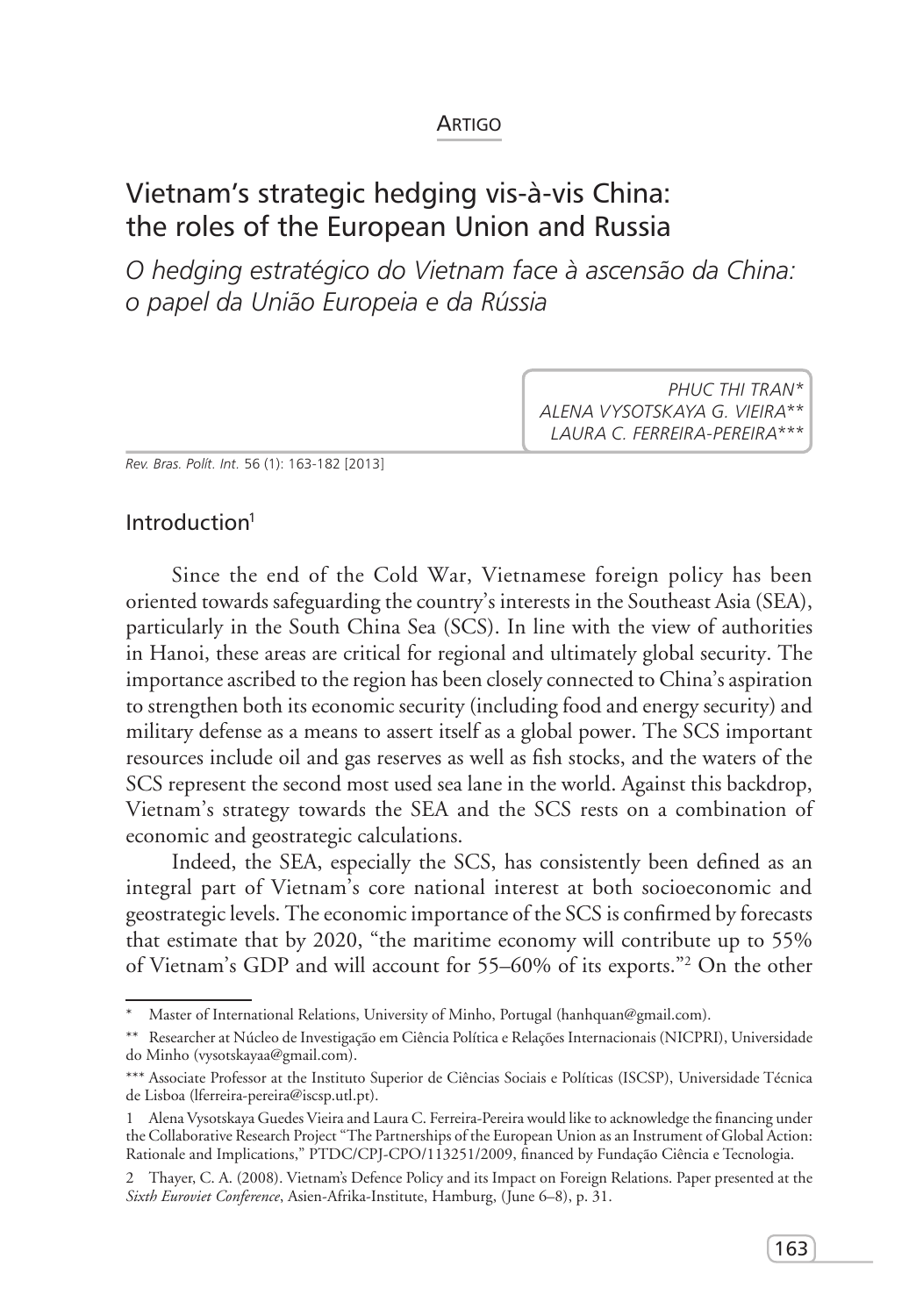hand, the geostrategic position of the SCS boosts the country's relevance in the foreign policy front, since it offers Vietnam critical strategic weight in dealing with external powers involved in the region.

Thus, not surprisingly, the development of the maritime economy is viewed in Hanoi as a precondition to strengthen the country's national security and defense, which should be promoted in the spirit of international cooperation. On June 21, 2012, the Vietnamese National Assembly passed the Vietnamese Maritime Law, which, according to Pham Binh Minh, Vietnam's Foreign Affairs Minister, represents "the inevitable requirement for Vietnam's economic development cause" while also asserting "Vietnam's sovereignty" over the SCS, namely over the contested Paracel and Spratly islands.<sup>3</sup>

Given the great power predisposition exhibited by Chinese foreign policy in the new millennium, a disposition which has been supported by its strong economic weight and political leverage, relations with China represent a fundamental factor in Hanoi's strategic calculations. That being said, the increase in tension due to territorial disputes over the SCS has triggered a dilemma that has thus far hindered a positive evolution in the bilateral relations between the two countries. These tensions exacerbated in 2007, when a number of incidents occurred against the backdrop of the renewed assertion of sovereignty by the People's Republic of China (PRC) State Council. This was especially reflected in the declaration on Sansha as an integral part of the province of Hainan; as well as the political emphasis placed upon the country's territorial rights and, consequently, China's sovereign power to use force to protect national territories.<sup>4</sup> In the spring of 2007, China opposed to Vietnam's deal with the British Petroleum (BP),<sup>5</sup> and as a result, the BP had to shelve its initial plans to develop an oil and gas field off the Southern Vietnamese coast. In early summer of 2007, China has requested further oil and gas firms to stop their exploration-oriented activities with the Vietnamese partners in the SCS, while threatening these companies with unspecified consequences for their business dealings with China (in case they failed to meet the request).<sup>6</sup> In July 2007, Chinese naval patrol boats have opened fire against a Vietnamese fishing boat in the Spratlys, leading up to the sinking of this boat and the death of one of its crew members. In addition, the imposition of unilateral fishing bans in the SCS in 2009 was also one of the causes behind the rising political tension.7 Furthermore, China has protested against Vietnam's application to the United

<sup>3</sup> Vietnam da chuyen thong diep quan trong qua Luat Bien [Vietnam sends an important message via Vietnam's maritime Law], *VNexpress*, June 25, 2012.

<sup>4</sup> Storey, I. (2008). Trouble and Strife in the South China Sea: Vietnam and China. *China Brief*, 8(8) (April 16).

<sup>5</sup> Storey, I. (2008). Conflict in the South China Sea: China's Relations with Vietnam and the Philippines. *The Asia-Pacific Journal: Japan Focus*.

<sup>6</sup> Folkmanis, J. (2009). China Warns Some Oil Companies on Work with Vietnam, U.S. Says. *Bloomberg*, (July 6).

<sup>7</sup> Reinforced Patrol Sails from Hainan. *Chinadaily.com.ch*, May 19, 2009; Controversial Chinese Ban Affects More Vietnamese Fishing Vessels. *ThanhNien News*, June 5, 2009.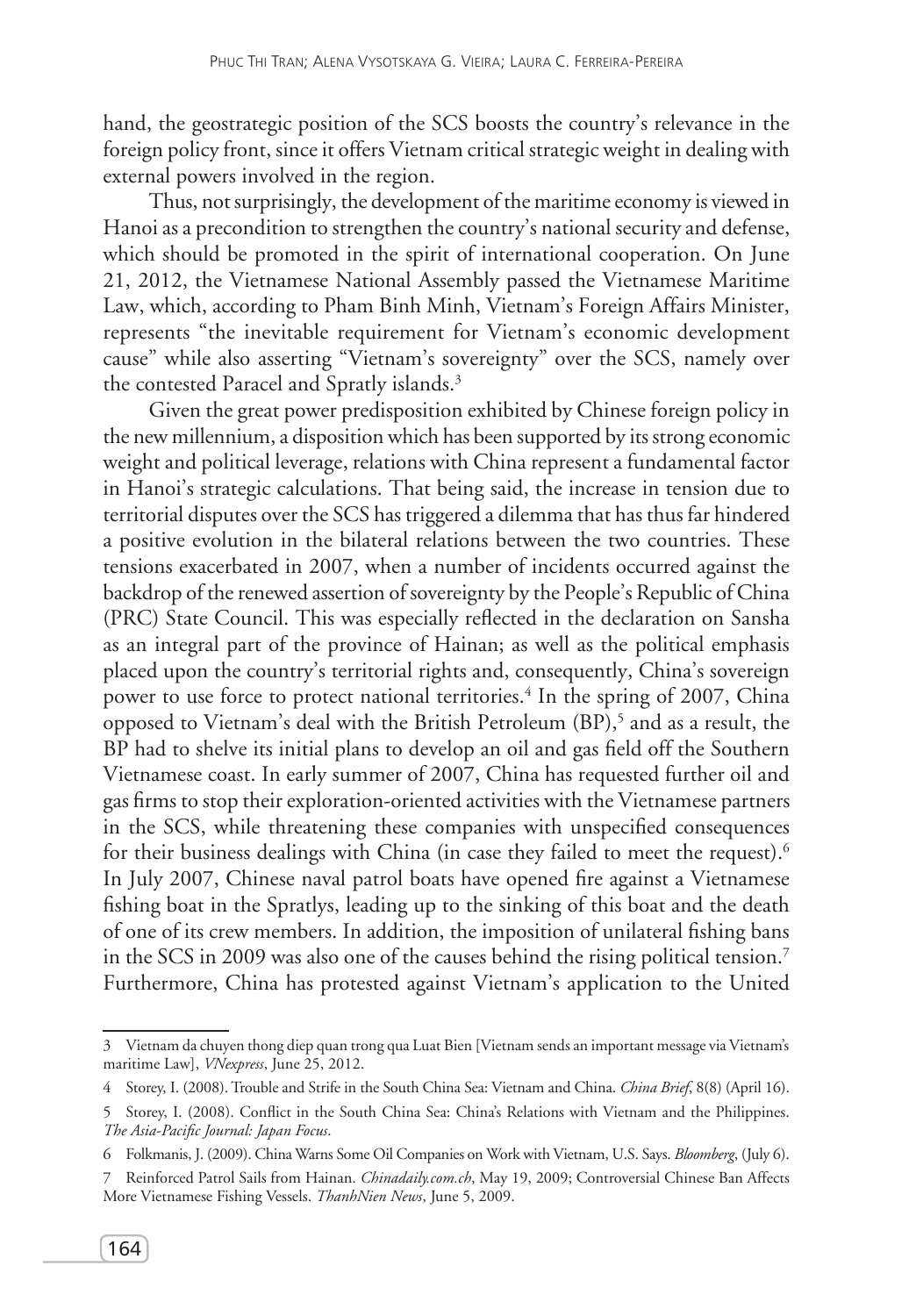Nations Commission on Limits to Continental Shelves (UNCLCS) in May 2009, to extend the country's continental shelf beyond 200 nautical miles into the SCS from its coastline. Furthermore, the day after Vietnam's application at UNCLCS, on May 7, 2009, the Chinese government submitted its own request to the UNCLCS, with a map referring to Chinese claims in the SCS, delineated by a U-shaped line composed of a number of separate dashes. If these dashes were connected, the resulting line would allocate up to 90% of the SCS to China, including the Paracel Islands, Spratly Islands and Macclesfield Bank. In July 2012, China established the Sansha administrative district (covering all the Paracels and Spratlys Islands) in Hainan Island.8

The new and more forceful posture of the Chinese leadership has been challenging the idea of Beijing's foreign policy as one being built on the "peaceful rise" formula. In fact, it seems that the achievement of "China's Dream," i.e. the transformation of the country into the world's leading power, will be accompanied by the country's military projection into, and mounting tension in, the SCS region.<sup>9</sup>

Nevertheless, it should be stressed that the Sino-Vietnamese disputes also have a distinct economic dimension due to the prospects of further exploitation of hydrocarbon resources in the SCS. From this perspective, China's assertiveness vis-à-vis Vietnam could be interpreted as a pressure on ExxonMobile, British Petroleum and other international companies, which have been assisting Vietnam with hydrocarbon exploitation in the region.

From a security perspective, the potential militarization of the SCS disputes that threaten the stability and prosperity of the SEA states, including Vietnam, represents the principal concern of the countries in the region. There is a general apprehension that one or more of these disputes might lead to an armed conflict between China and some states of the Association of Southeast Asian Nations (ASEAN). Vietnam is a case in point since it has been involved in intensive and escalating tensions linked to territorial disputes with China in the SCS. In addition, the actions, measures, and policies adopted by China towards enhancing its

<sup>8</sup> Storey, I. (2008). Trouble and Strife in the South China Sea: Vietnam and China. *Jamestown Foundation China Brief*, 8(8) (April 16).

<sup>9</sup> The concept of "China's Dream," understood as an aspiration to become the world's leading power, is a centerpiece of a book entitled *China's Dream: Major Power Thinking and Strategic Posture in a Post-American Era*, written by Senior Colonel Liu, a professor at the People's Liberation Army (PLA) National Defense University. The strategy focuses on China's military and economic rise, which, along with the country's cultural and racial superiority, should secure China's world leadership, to the detriment of the United States that would lose its dominant position in international politics. The fact that the book received its approval to be published by the Chinese Communist Party is symptomatic of the fact that the "peaceful rise" doctrine is by no means the only one underpinning modern Chinese foreign policy. See *Liu Mingfu, Zhongguo Meng: Hou Meiguo Shidai de DaGuo Siwei yu Zhanlüe Dingwei* [China's Dream: Major Power Thinking and Strategic Posture in a Post-American Era], (Beijing: Zhongguo Youyi Chuban Gongsi [China Friendship Publishing Company], 2010). Scholars seem to agree that while Liu's argument "does not represent the official view of the Chinese Government or the PLA," it is nevertheless situated "within the bounds of acceptable discourse and probably reflects the views of a significant number of PLA officers." Saunders, P. C. (2010). Will China's Dream turn into America's Nightmare? China Brief 10, No. 7, (April 1).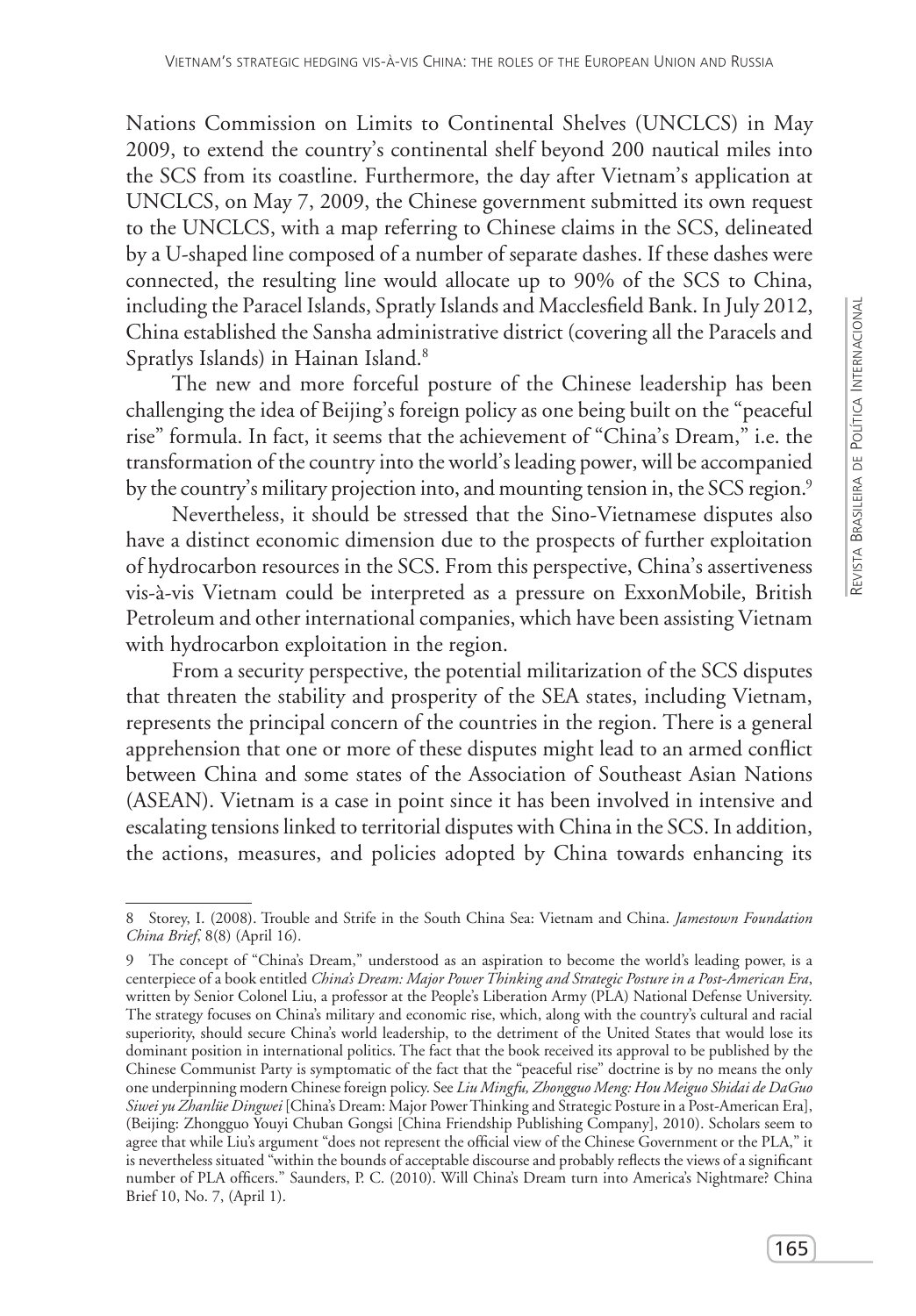influence in the region might generate negative effects upon the process of regional integration via undermining the consolidation of an intra-ASEAN unity. A unified and strong ASEAN's position towards China has the potential to mitigate Chinese leverage in the region as a whole since ASEAN institutions and activities are given special attention by authorities in Beijing, as platforms where the dialogue over critical regional issues is taking place.

While most of the literature devoted to the rise of China examines its origins and implications for the balance of power in the region and in world politics, this study aims at investigating how Vietnam has been coping with the complex challenge represented by the "rise of China." The Vietnamese strategy has been informed by the hedging strategy. Many works that have explored hedging strategies in SEA focus on those undertaken by US, Japan, and India. This article, on the contrary, points that other major actors have been emerging as a part of SEA states hedging strategies. The article thus explores the role which the EU and Russia have been playing in Vietnam's hedging approach, while highlighting particular features of the Vietnamese strategy, which has acquired a specific nuance that calls for the use of the notion of strategic hedging.

The fact that Vietnam is overlooked by mainstream literature focusing on the SEA is intriguing for a variety of different reasons. The country represents a case of a middle power<sup>10</sup> which, due to its geostrategic position, is expected to play an increasingly relevant role in shaping SEA's security environment. As an important strategic player in the SEA and Asia-Pacific regions, Vietnam is in a position to contribute more positively to regional maritime security both alongside other middle powers and major powers in the Asia-Pacific. It is also a key player in ASEAN-centric architecture, helping to shape the future contours of the regional integration dynamics. Equally important, Vietnam is a littoral state on the SCS through which vital sea lines of communication (SLOCs) pass. Finally, the relevance of this case study springs from the fact that "China's Dream" causes Vietnam to face stark choices, difficult dilemmas and acute challenges regarding its relationship with China. This is the case mainly because the level of dependency exhibited by Vietnam vis-à-vis China is greater when compared to other states in the region. At the same time, given the geographical proximity and the socialculture affinities, China's influence in Vietnam's economic and political security,

<sup>10</sup> While there is no academic consensus on the concept of "middle power," the assumption that countries which are not identified as superpowers or great powers can influence both regional and international politics is unproblematic. Vietnam's influence stems from its both positional and non-positional characteristics. Among these, the following should be stressed: the size of its population; its geographic position as a littoral state in such strategically important area as the SCS; and the (foreign) policy options which the country has adopted over the last 15 years or so in relation to the regional integration initiatives that allowed Vietnam to punch above its weight. Furthermore, the country has been modernizing its armed forces for a number of years now. Finally, its economic performance allows it to be positioned within the group of emerging middle-income countries. In 2007, the international position of Vietnam has been further reinforced with the country's election as a nonpermanent member of the United Nations Security Council. Hence, nowadays, Vietnam is recognized as a key player in ASEAN and in ASEAN-based regional architecture.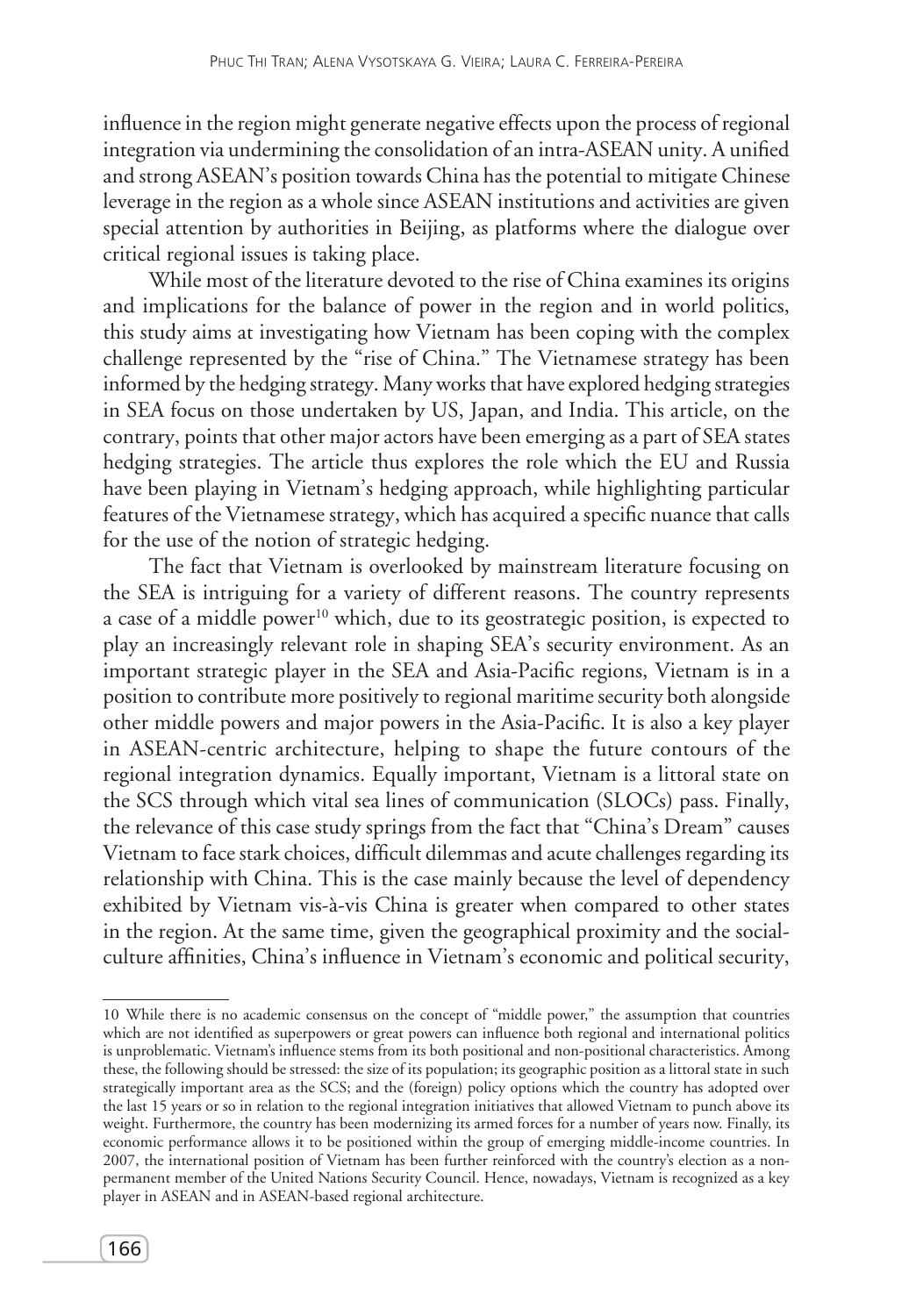in addition to the country's cultural and social life, is sizeable. Consequently, the country has seen its room for maneuver in both the regional and international sphere being dramatically reduced, increasing the feeling of necessity to notably turn the situation around by undertaking what this study calls "strategic hedging." Along these lines, it is worth noting that the case of Vietnam allows one to gauge major complex challenges and pressures posed to other countries in the region by the not-so-peaceful rise of China and to hint at the potential that this holds for the improvement of the international roles of both the EU and Russia in the SEA.

## Vietnam's foreign policy in the regional context

The current political choices of Vietnam's foreign policy should be viewed as a consequence of the experience of both political and economic isolation which Vietnam underwent in the late 1980s. As a result of that, greater importance came to be ascribed to the expansion of foreign relations as the necessary condition, not only for overcoming political isolation and economic blockade, but also for building up a strong economy. Vietnam's economic reforms, which were inaugurated in 1986, started to reflect this outlook: Hanoi recognized the importance of expanding foreign relations with all countries while paying special attention to its neighboring states and big powers. Lessons learned from the experience of isolation became part of a new foreign policy thinking, whose emphasis was now placed on the country's integration into regional and international markets on the basis of a new division of labor. Eventually, this new thinking entailed the adoption by the Vietnamese leadership of a new concept: "comprehensive security."11 While confirming the prioritization of military affairs, the adoption of the aforementioned concept allowed for a new foreign policy which also supported national economic development. Reinforced by the "being-a-friend-to-all" approach, which Vietnam has consistently pursued since the end of Cold War,<sup>12</sup> the concept of "comprehensive security" has guided Vietnam's foreign policy until today.

Since 1991, as part of the new foreign policy thinking, the country has continuously promoted a rapprochement with China. In addition to this, Hanoi has been increasingly interested in participating in regional organizations, notably ASEAN. In line with both the aspiration to open the country's economy and with the "being-a-friend-to-all" approach underlying national foreign policy, participation in such organizations has been viewed as crucial to both national security and economic development. Hence, Vietnam decided to apply for accession to ASEAN and became an official member of the organization in

<sup>11</sup> Nguyen, V. T. (2000). Vietnam's New Concept of Security. In Radtke, K.W. and Feddema, R. (eds). *Comprehensive Security in Asia: Views from Asia and the West on a Changing Security Environment*. Boston: Brill, p. 409–410.

<sup>12</sup> Nguyen, M.C. (1995). *Integrating into the World and Preserving our National Identity*. Hanoi: The National Politics Publishing House.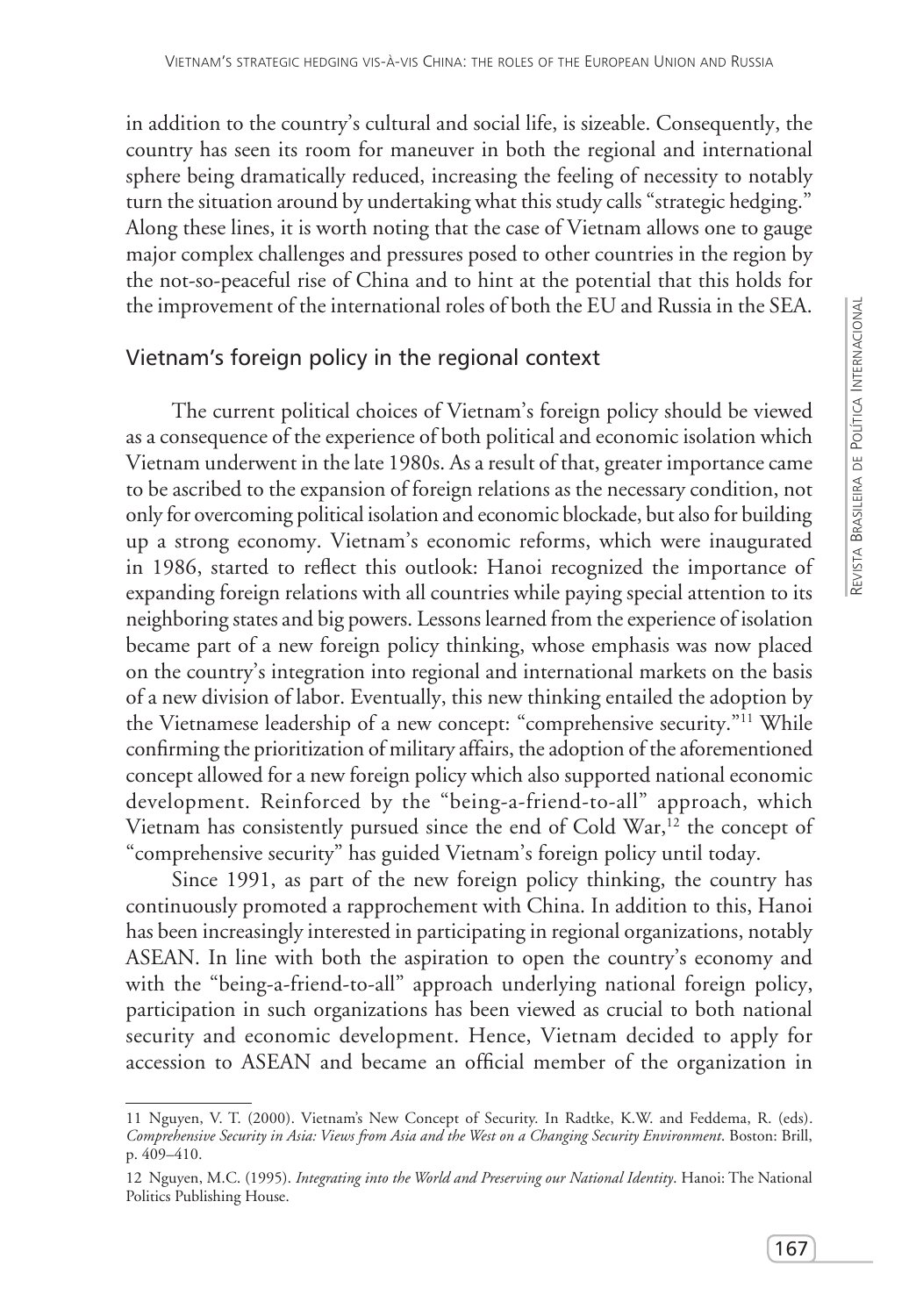1995—something that has enabled Vietnam to full-fledgedly participate in all multilateral arrangements in force. Since then, together with the remaining member states of ASEAN, Vietnam has been proactive in building up the regional security architecture, of which the East Asia Summit (EAS)<sup>13</sup> is just one example.

However, Vietnam's bilateral relationship with China has not been free of tensions. The legacy resulting from the border war in 1979 and the military conflicts linked to territorial disputes over the Spratly Islands in 1988 left their marks on the current Sino-Vietnamese relationship. Therefore, relations between the two countries represent a fundamental factor in Hanoi's strategic calculations, as it will be discussed later in the article. These historical legacies have aggravated the perception of complex security challenges confronting Hanoi. Nowadays, they still shape the Vietnamese position regarding the SCS, hinder the positive evolution of the bilateral relations between Vietnam and China, and exacerbate the situation around the SCS conflicts. Nevertheless, the same historical legacies help explain some decisions and statements which may appear to be, to some observers, a diplomatic "overreaction." This is the case, for instance, of the statements indicating Vietnam's concern over Beijing's lenient position regarding the dissemination of ideas on the internet regarding the Chinese "invasion of Vietnam."14 To the Vietnamese leadership, the position taken by the Chinese authorities is considered excessively benevolent, and serves as yet another indication of the contradictory nature of the "China's Dream."

In order to understand Vietnamese policy regarding the protection of its national interests in the SCS, it is important to take into account that, historically speaking, the relationship between Vietnam and China has always been embedded in a structure of persistent asymmetry.<sup>15</sup> Consequently, the major strategic preoccupation of Hanoi's leadership has been how to use the levers of diplomacy, economic relations, and military ties to maintain the country's autonomy. At the same time, the room of maneuver for the Vietnamese authorities has been rapidly decreasing, calling for a reaction on the part of Hanoi. For example, the SCS disputes touch upon Vietnam's core national and security issues, as well as its economic development. Thus, as mentioned above, Vietnam has promoted its claims of sovereignty over the Paracel and Spratly islands in the SCS, including at the UNCLCS, and also adopted the Vietnamese Maritime Law in June 2012. With the adoption of this Law, the country for the first time has a document legally

<sup>13</sup> East Asia Summit meetings have been held every year since 2005. They bring together 16 East Asian countries, and since 2011, also Russia and the United States. EAS therefore represents a layer of the regional institutional architecture which is wider in its membership than ASEAN and other groupings, such as ASEAN Plus Three (Japan, China, and South Korea).

<sup>14</sup> The dissemination of anti-Vietnamese internet material is analyzed in: Thayer, C. A. (2011). The Tyranny of Geography: Vietnamese Strategies to Constrain China in the South China Sea. Paper presented at *International Studies Association 52nd Annual Convention*, Montréal, Québec, Canada, March 16–19.

<sup>15</sup> Womack, B. (2006). *China and Vietnam: The Politics of Asymmetry*. New York: Cambridge University Press.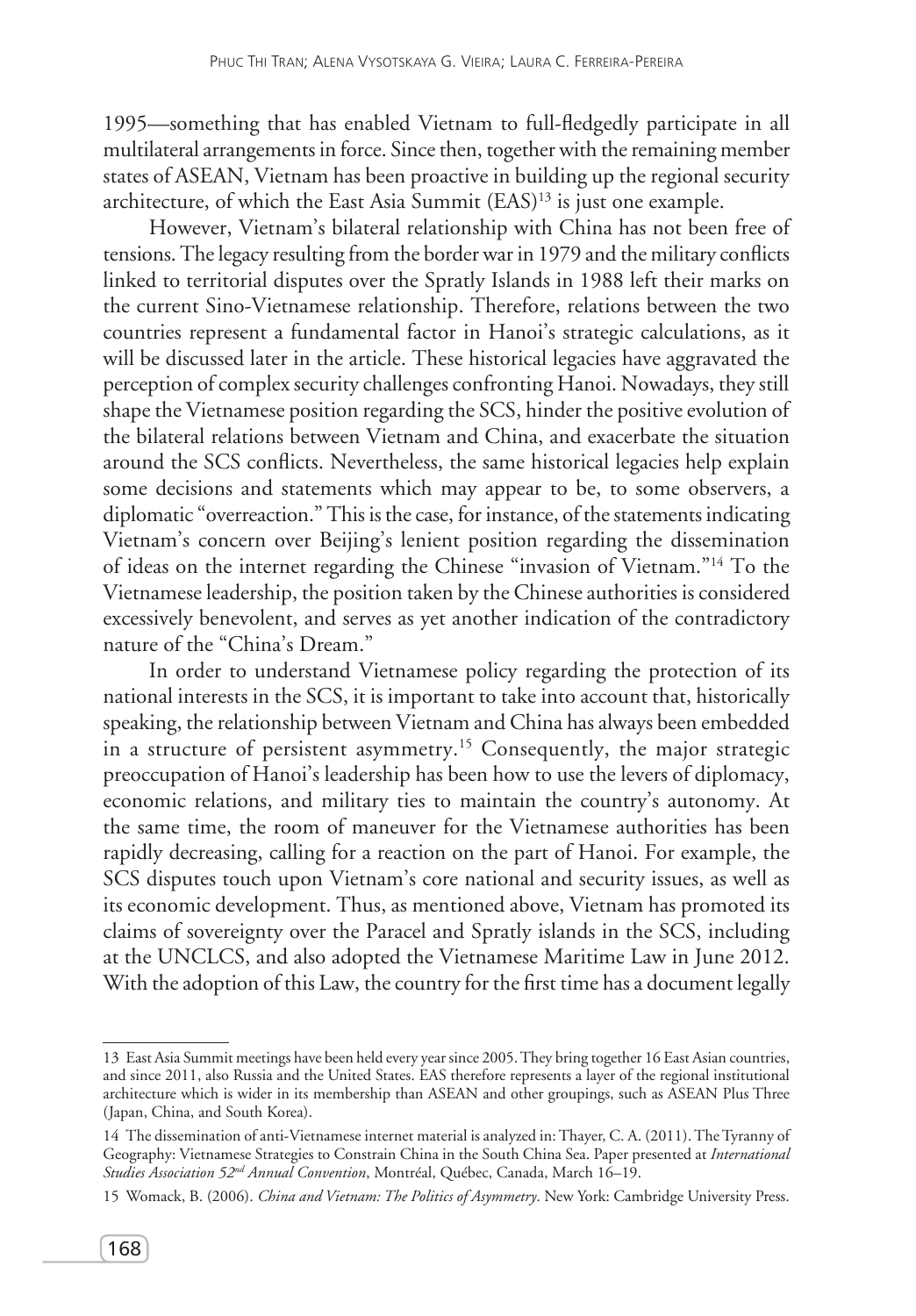defining Vietnam's sovereign rights in the SCS.16 In practice, this means Vietnam continues to reject Chinese claims (referring to the U-shaped, nine-dash line) and is by no means prepared to abdicate from fishing or oil exploration in these areas, which Vietnam considers to be inside its exclusive economic zone. However, the Law clarifies that Vietnam's policy is oriented towards the principle of resolving the disagreements and disputes over the islands and seas by peaceful means, in accordance with the UNCLCS and international law and practices.

At the same time, it should be noted that the foreign policy options available to Hanoi have been limited. Both options which could be considered as an alternative to hedging, i.e. aligning with the US, or strengthening the ASEAN as a counterweight to China, present important shortcomings which need to be carefully considered in Hanoi.<sup>17</sup> An exclusive pro-US orientation could not only upset the relationship with other strategic partners, such as Russia, critical to Hanoi's foreign policy considerations, but also generate domestic political costs associated with political liberalization. As for the ASEAN option, it represents a heterogeneous group of countries which do not necessarily support an overt objective of acting as a counterweight to China. A potential reordering of objectives stemming from a rethinking of the ASEAN relationship with China would put in danger the region's integration process. The latter is clearly not an objective of the Vietnamese leadership. ASEAN plays an important role in Vietnamese foreign policy in hedging against China since it allows Hanoi to discuss the SCS issue from the position of ASEAN (i.e. as a group). Along with ASEAN, ASEAN's Regional Forum (ARF) and EAS are also important. They have been established to discuss regional security issues, including maritime security, and are therefore critical to Hanoi's objective of dealing with the SCS disputes by moving them from a bilateral to a multilateral agenda. Furthermore, the discussion of the SCS issue entails the involvement of external players in their capacity as members of these fora to portray their commitment to strive towards peace, stability, and prosperity of the region. All this corroborates Vietnam's perspective on regional security and its national interests, to the extent that ASEAN, ARF, and EAS have become critical instruments in support of the Vietnamese position.

Finally, it is important to note that when dealing with SCS issues, the Vietnamese authorities have been facing the need to strike a balance between domestic and international politics surrounding this matter. Internally, the Vietnamese government has been under pressure to introduce effective measures to protect the country's territorial integrity, to secure maritime interests, and to promote the welfare of its people. Hence, the government had to show a firm

<sup>16</sup> The Vietnam Maritime Law 2012. Retrieved August 20, 2012, from <http://danluat.thuvienphapluat.vn/ luat-bien-viet-nam-2012-72100.aspx>.

<sup>17</sup> Vietnam's balancing strategy to cope with China analyzed in: Tran, T. P. (2012). *How are Southeast Asian small*  states coping with the rise of China? The Case of Vietnam, BUM, p. 98-103. Retrieved from <http://hdl.handle. net/1822/19885>.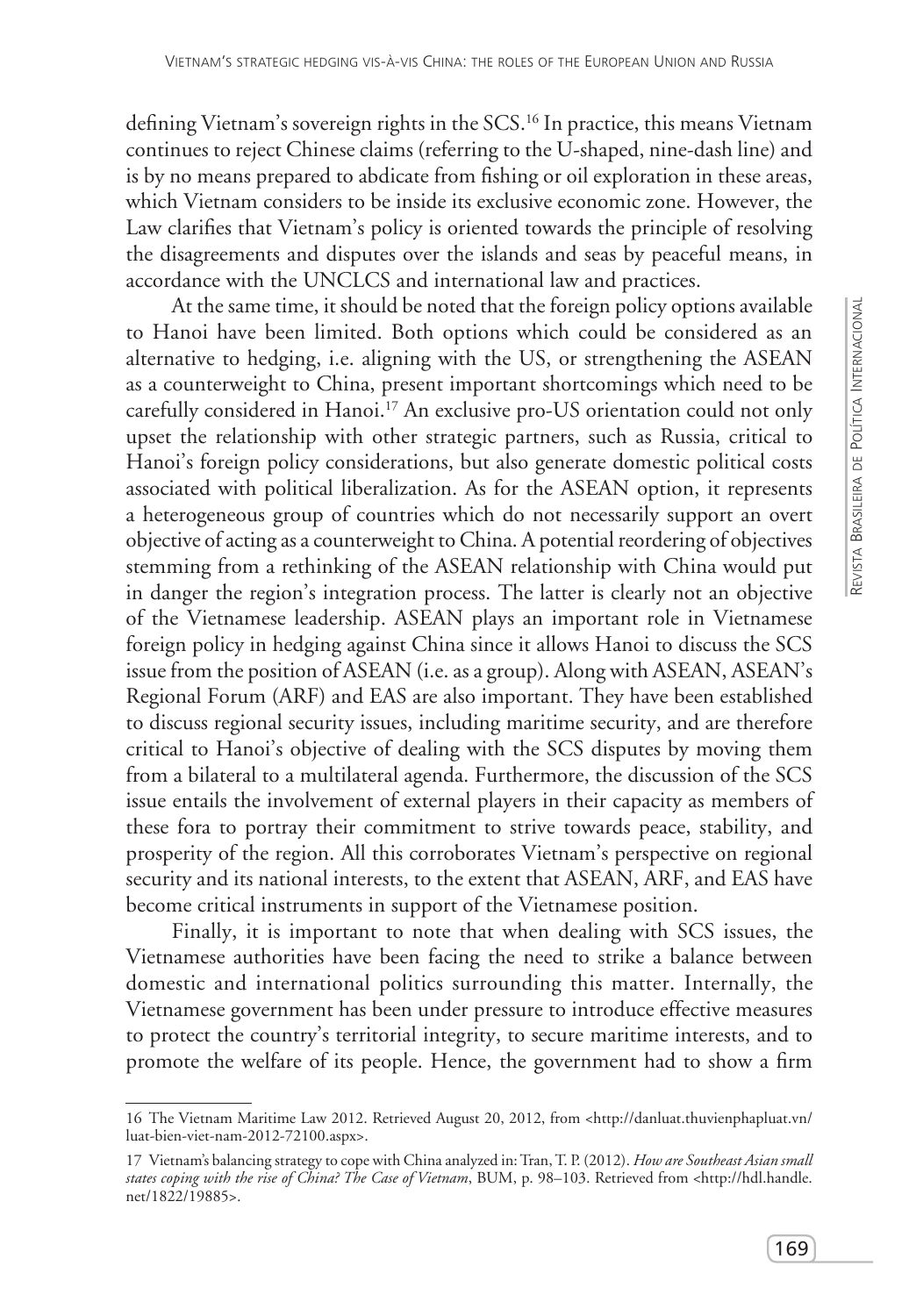position on the SCS disputes in order to forge domestic consensus regarding a matter critical for national security. Externally, the government has attempted to avoid exacerbating the situation while trying to avoid being seen as adopting a confrontational approach with regard to the other claimants. The reasons behind this foreign policy stance are twofold. On the one hand, they include the adherence of Hanoi, from 1986 onwards, to the principles of good neighborhood policy vis-à-vis the SEA countries. On the other hand, they are informed by Vietnam's aspiration to forge a common ASEAN position regarding the SCS disputes.

All the above-mentioned constraints and dilemmas which Hanoi has been facing in light of the new assertive posture of a rising China have been critical to Vietnam's foreign policy choices in the complex SEA region. These choices ultimately culminate in the adoption of a position, which can be called "strategic hedging."

#### Hedging in Vietnam's foreign policy

Contemporary academic literature has paid little attention to the hedging strategy. That being said, hedging is defined as "a purposeful act in which a state seeks to insure its long term interests by placing its policy bets on multiple countering options that are designed to offset risks embedded in the international systems."18 The objective of hedging is to "cultivat[e] a middle position that forestalls or avoids having to choose one side at the obvious expense of another."19 In this regard, states will continue to stay in the "middle" of balancing and bandwagoning.

Strategic hedging behavior, which may assume various forms, notably economic, diplomatic, or even military, "helps states cope with the threats and constraints they are likely to encounter under conditions of unipolarity, while simultaneously preparing them for new threats and opportunities that are likely to emerge as the system leader falls farther into relative decline."20 Thus, strategic hedging allows minimizing long-term threats and maximizing long-term opportunities. It can enhance a given state's capabilities, impossible to obtain through other strategies, e.g. hard balancing.<sup>21</sup> Such an enhancement is particularly crucial for Vietnam in view of an unrivaled rise of China.

Moreover, strategic hedging can also improve the ability of the hedging state to decrease its dependence on public goods or direct subsidies which are provided

<sup>18</sup> Kuik C. C. (2008). Rising Dragon, Crouching Tigers? Comparing the Foreign Policy Responses of Malaysia and Singapore toward a Re-emerging China, 1990–2005. *BiblioAsia*, 3(4). Singapore: National Library Board, 4.

<sup>19</sup> Goh, E. (2005). Meeting the China Challenge: The US in Southeast Asian Regional Strategies. *Policy Studies 16*. East-West Center, p. 41.

<sup>20</sup> Tessman, B.F. (2007). System Structure and State Strategy: Adding Hedging to the Menu. Security Studies 21 (2), p. 192–231, p. 193.

<sup>21</sup> Ibid.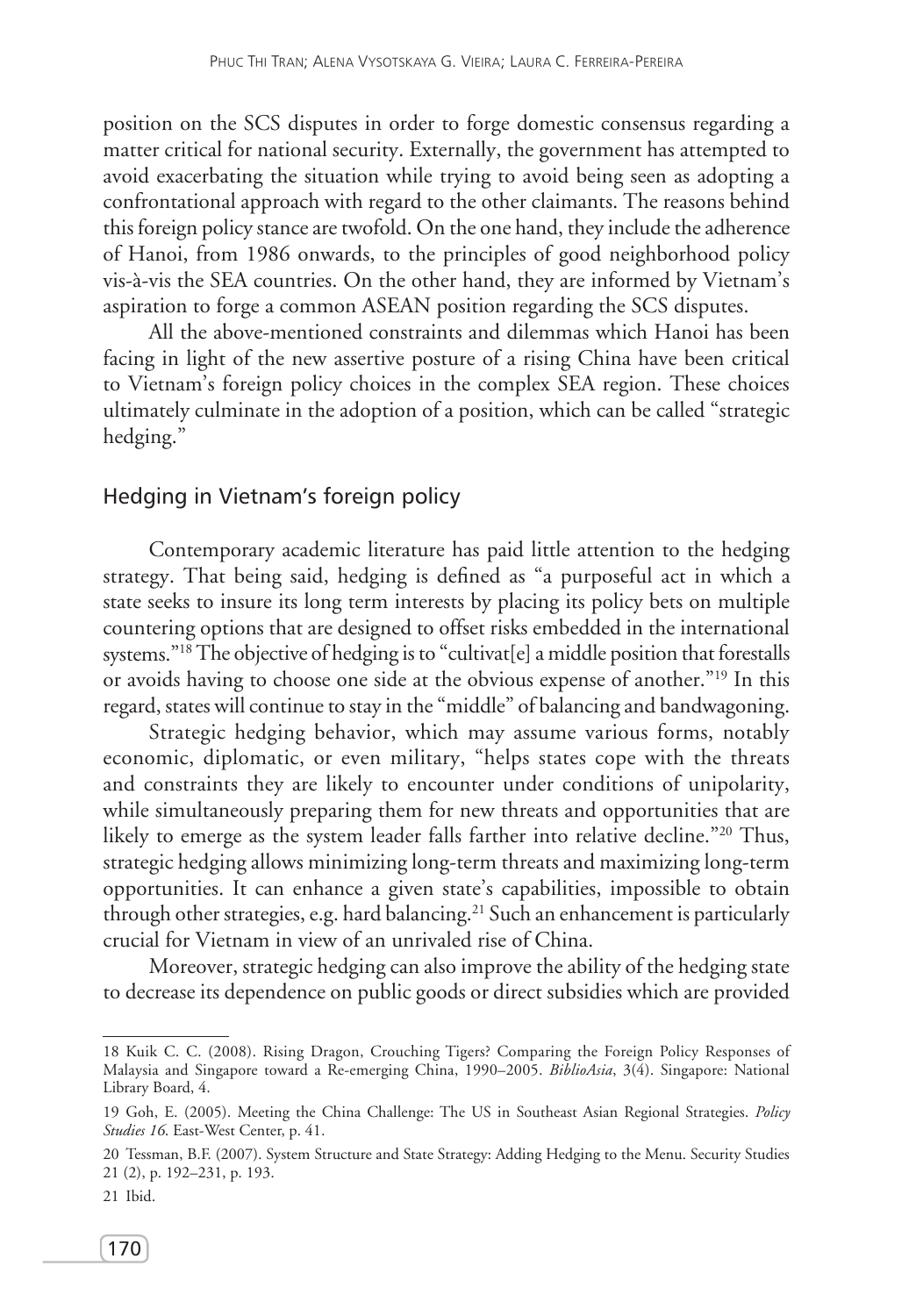by the country that is being hedged against.<sup>22</sup> Notwithstanding Vietnam's strategy of economic diversification, China's prevailing influence is undeniable, especially in the context of the former's substantial trade deficit which in the first nine months of the year 2012 amounted to US\$ 11.3 billion.<sup>23</sup>

The Vietnamese government saw the Chinese investment both as a solution to the problem of deficit reduction and as precondition of the increase of its exports, which had become critical after Vietnam's accession to the World Trade Organization (WTO) in 2007. However, the encouragement of Chinese investments in Vietnam had negative consequences. Economically, due to Vietnamese enterprises' weakness and/or lack of competitiveness vis-à-vis the Chinese ones, Vietnam's economic dependence on China has been reinforced. Eventually, China's leverage has increased with the possibility of introducing sanctions against Vietnam in the context of tensions in the SCS.

Furthermore, encouraging the Chinese economic investment on national territory has been a double-edged sword for Vietnam's government also due to the prevailing strong anti-China domestic feelings. Symptomatic of this is the criticism that has been voiced against the Prime Minister Nguyen Tan Dung by such highranked figures as the 97-year-old General Vo Nguyen Giap, that is a national military icon.24 The General's criticism, whose main target was the controversial bauxite mining venture involving China in 2009,<sup>25</sup> soon evolved into a public manifestation of the existing fears of Chinese economic imperialism, expansion, and even colonization. At the same time, the support given to the project by many of the most powerful members of the Vietnamese Communist Party was interpreted as a result of the Chinese bribery of these officials, viewed as being kowtowing to China and selling themselves out to Beijing and to capitalism.26

Along these lines, the strategic hedging presented itself as an especially valuable political option to the Vietnamese government. That being said, strategic hedging is no panacea for the resolution of the SEA problems and involves risks. These risks are not only linked to Vietnam's foreign policy autonomy, but also to the formidable balance of power that has been promoted and safeguarded by ASEAN. The risks are exacerbated by the growing arm race in the region. According to Evan S. Medeiros, "hedging is fraught with complications and dangers that

<sup>22</sup> Ibid.

<sup>23</sup> Vietnam Aims to Cut Trade Deficit With China. *The Wall Street Journal*, *Asia News*, November 12, 2012. The respective amounts for 2011 and 2010 were US\$ 13.5 billion and US\$ 12.46 billion.

<sup>24</sup> McCornac, D. C. (2011). Vietnam's Relations with China: A Delicate Balancing Act. *China Research Center*, 10(2).

<sup>25</sup> The project raised criticism due to two major reasons. Firstly, there were environmental concerns since it would produce effluents that would pollute farmland and water sources. Secondly, China announced that it would resort to its own workers to run the project, meaning that only a few jobs would be allocated to Vietnamese workers while a permanent Chinese settlement would be created in this strategically sensitive area. Members of the Vietnamese Communist Party were suspected of having received payoffs by the Chinese.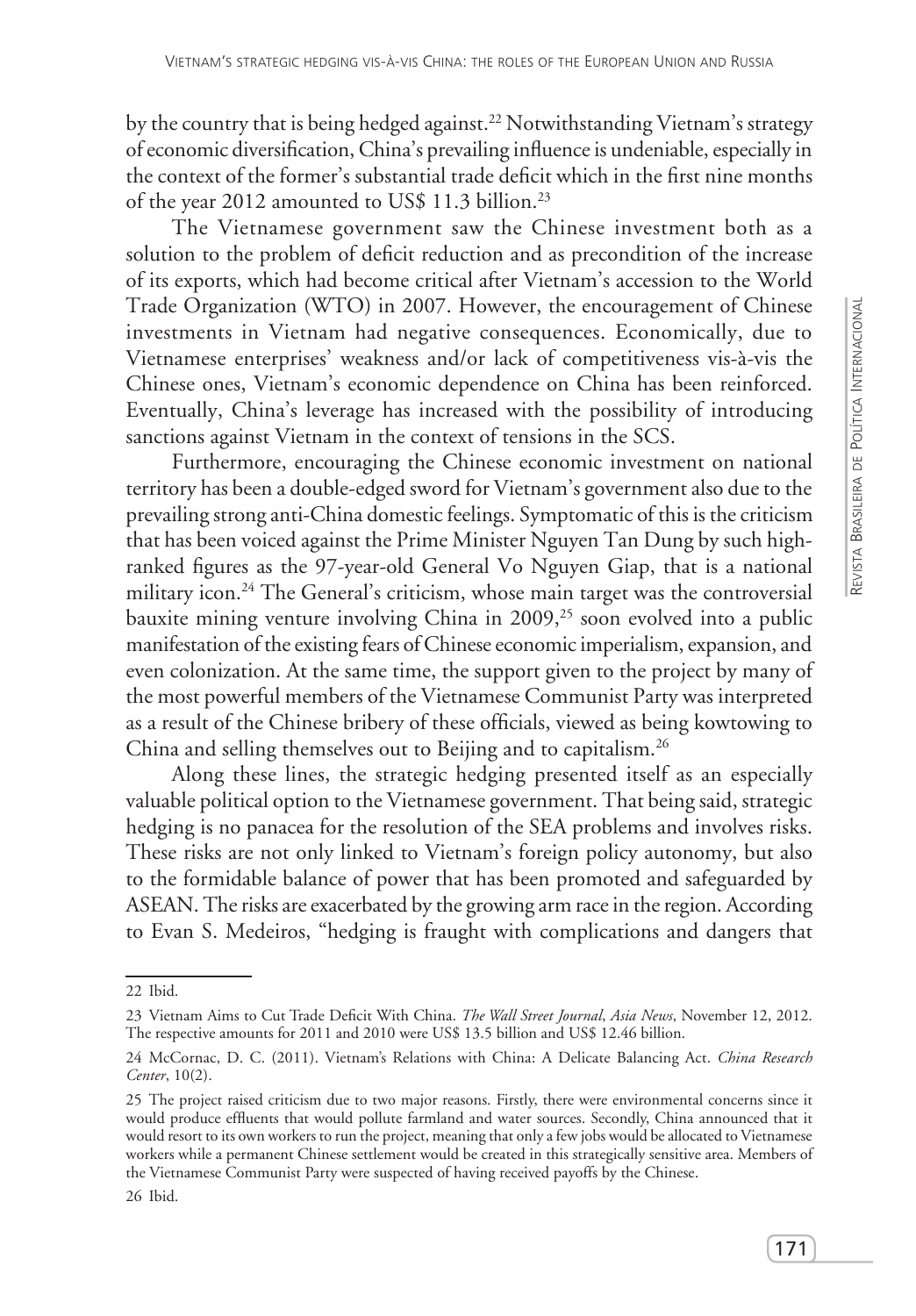could precipitate a shift toward rivalry and regional instability,"27 mainly due to the increasing competitive engagement of external players in the Southeast Asia region, at the cost of the marginalization of ASEAN. To be sure, this is a scenario that does not correspond to Vietnam's national interests. Finally, it should be said that in order to be a viable option the former requires flexibilities of alignments,<sup>28</sup> and a skillful implementation of the strategy involved.

This hedging research stream suggests that Vietnam walks a very fine line in its strategy towards the US, ASEAN, and China, and makes adjustments depending on its national interest.<sup>29</sup> The reason behind adopting a hedging behavior is that small states, such as Vietnam, "cannot get too 'cozy' with either Washington or Beijing because it makes the other country uncomfortable."<sup>30</sup> Indeed, Vietnam does not want to be seen as a bulwark for Chinese containment. It also does not want to court trade only with American firms, nor does it want to court US support in security relations in the SEA region. Furthermore, Vietnam does not simply bandwagon with China. Instead, Vietnam adopts hedging vis-à-vis China.

Therefore, given this preference for hedging dynamics, Vietnam has been opting for the following twofold strategy. On the one hand, Vietnam's foreign policy has sought to engage China while aiming to repair and deepen the relationship between the two countries. On the other hand, Hanoi's strategy has been designed to buttress this foreign policy option by seeking to engage other great powers in the region, notably the US, India, Japan, the EU, and Russia, in order to counterweight Chinese ambition. While supporting this twofold strategic orientation, Vietnamese foreign policy has paid special attention to regional institutions, predominantly to ASEAN, due to its capacity of keeping China engaged while simultaneously restraining Beijing's assertive and sometimes even aggressive behavior in the SCS. Economic relations are part of this twofold strategy: Vietnam uses its economic relations to deepen both bilateral ties with China and engage it in multilateral fora, such as ASEAN. Accordingly, Vietnam is expected to continue to further develop relationships with major external players in addition to ASEAN, as part of its quest for economic growth and security.

An illustration of Vietnam's strategic hedging is the position adopted by the Vietnamese leadership on the issue of the Cam Ranh port. The latter is strategically located in the SEA and Western Pacific and is only 1,000 km away from the Hainan Island, where the Chinese government established the Sansha

<sup>27</sup> Medeiros, E.S. (2005) Strategic Hedging and the Future of Asia-Pacific Stability. *Washington Quarterly*, 29 (19), Winter 2005–2006.

<sup>28</sup> Waltz, K. N. (1979). *Theories of International Politics*. New York: McGraw-Hill, 168.

<sup>29</sup> Dosch, J. (2006). Vietnam's ASEAN Membership Revisited: Golden Opportunity or Golden Cage? *Contemporary Southeast Asia: A Journal of International and Strategic Affairs*, 28 (2), p. 242.

<sup>30</sup> Zissis, C. (2006). The Surging Vietnamese Economy. Council of Foreign Relations Backgrounder (October 30).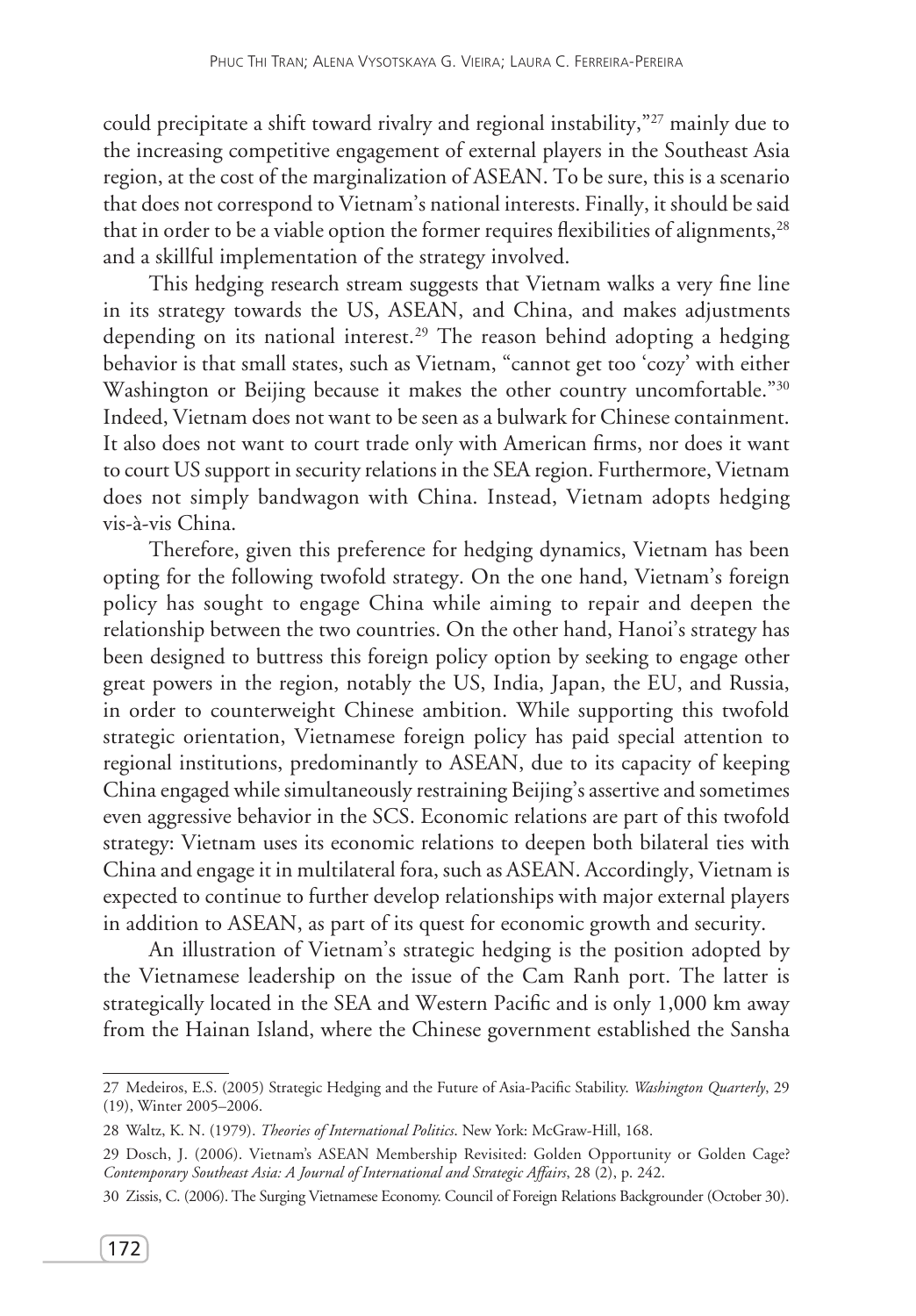administrative district. The importance of the base stems from the fact that this base can be used to encircle China, blocking its access to Asia-Pacific, thus diminishing China's extensive influence over Vietnam. An upgraded Cam Ranh base might thus allow for naval force projections into disputed areas in the SCS.<sup>31</sup> In these circumstances, the issue of external actors' access to the Cam Ranh base acquires critical importance; by allowing a foreign country to enter the base (even if only for purposes of fuel refilling and maintenance), Hanoi does not only open the possibility of strengthening military cooperation, but also forging a strategic anti-China alliance.

In the past years, especially since 2000, Vietnam has strengthened its security cooperation and relationships with naval forces from the US, Russia, and India, among others, thereby reinforcing its strategic role in the region. However, instead of choosing one particular country and granting access to the latter, Hanoi's tactic has been to adopt strategic hedging. Eventually, this option would allow maximizing the benefits brought about from using the base. The decision has been backed up by two carefully calculated steps. Firstly, in October 2010, Vietnam declared that it "will sell its military port services to all navies, including submarines"32 at the Cam Ranh port after the upgrade of the port, despite not having mentioned the time when the upgrade would start and when the port would be officially open to all countries<sup>33</sup>—with the exception of the upgrade duration, which is planned to take three years.<sup>34</sup> The facility would offer "repair services to foreign naval ships and submarines and could be [used as] a fuel stop for aircraft carriers."35 Vietnam thus decided not to lease Cam Ranh port to any foreign partner, instead focusing on actively diversifying cooperation with different countries.

Eventually, the hedging illustrated by the case of the Cam Ranh port allowed Hanoi to achieve two goals. Firstly, in line with its foreign policy objectives, Hanoi avoided direct confrontation with China (or any other party). Secondly, Vietnam has increased its leverage vis-à-vis external powers that are competing with one another to increase their influence in the region. The decision has also enabled Hanoi to profile itself as a "reliable partner," something that can help draw attention of major external players with geopolitical interests in the region. Eventually, this increasing interest on the part of the external powers is expected to produce the necessary containment effect over Chinese behavior in the SCS.

<sup>31</sup> Cited in Cang Cam Ranh va Chien luoc an ninh cua Viet Nam [Cam Ranh base and Vietnam's security strategy], *The South China Sea Studies*, August 2, 2012.

<sup>32</sup> PM says Cam Ranh Port to be solely managed by Vietnam. *ThanhNienNews*, June 11, 2012.

<sup>33</sup> Prime Minister Nguyen Tan Dung statement at a press briefing following the 17<sup>th</sup> ASEAN Summit in Hanoi, October 2010.

<sup>34</sup> Vietnam's Cam Ranh base to welcome foreign navies. *Associated Press*, November 2, 2010.

<sup>35</sup> PM says Cam Ranh Port to be solely managed by Vietnam, op. cit.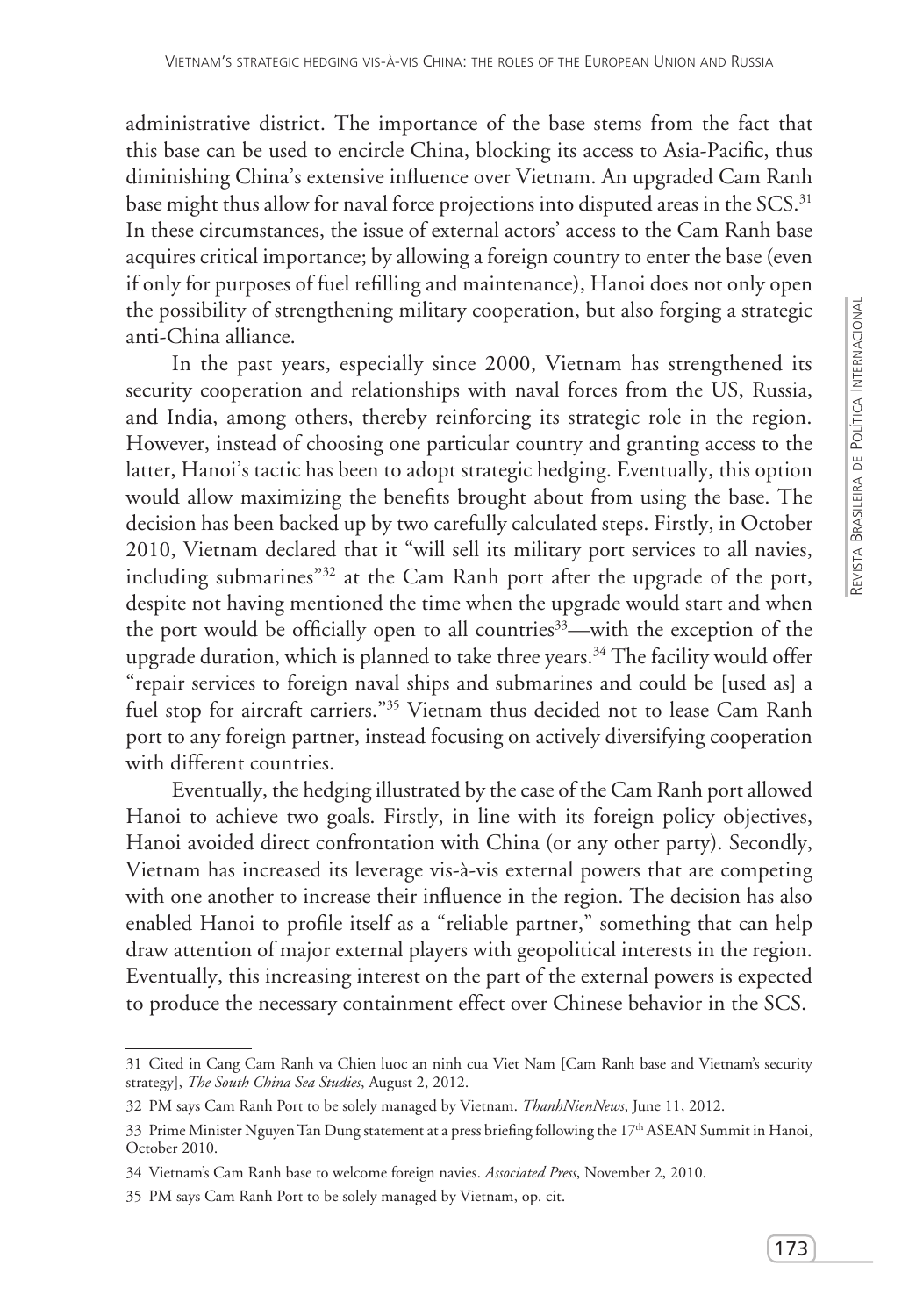## Vietnam-EU: the economic hedging dynamics

It comes as no surprise that Vietnam has been increasingly anxious about the growing power of the "Giant of the North" and its consequences for its national economic interests. China is currently one of the biggest economic partners of Vietnam and therefore holds an important position in the country's economy.36 Indeed, it is one of the largest Foreign Direct Investment (FDI) providers<sup>37</sup>: in the period of 2002–2009, China figures as the 5<sup>th</sup> largest investor with the total capital of US\$ 649.9 million. In the manufacturing field alone, Chinese investments in Vietnam have risen from US\$ 20 million in 2005 to more than US\$ 300 million in 2010.<sup>38</sup> Through its investment, economic aid, and development aid,<sup>39</sup> China has reinforced Vietnam's dependence. Moreover, aid and financial assistance originating from Beijing and flowing to Vietnam indicate that finding out solutions regarding how to deal with Vietnam's increasingly powerful neighbor is far from an easy task. The growing economic dependence on China has led to a drastic reduction of leverage for Hanoi's authorities (i.e. autonomy and independence in decision-making processes). This considerably thwarts the capacity of Vietnam to resolve the SCS disputes on equal footing with China.

In this regard, EU has the potential to profile itself as an economic partner able to ultimately counterbalance the economic leverage of China in the Vietnamese economy, favoring Hanoi. Indeed, the EU provides Vietnam with an alternative to economic diversification while reducing the country's dependence on China, both in trade and FDI—even after having been dramatically hit by economic and financial crises.

Due to prevailing tensions between the two countries and the increasingly serious concern about China's presence within its national economy, the

<sup>36</sup> According to the European Commission Directorate General Trade Statistics Database, as of March 21, 2012, Vietnam's largest trade partners in 2010 were China (€ 20,671.8 million), the US (€ 13,608.1 million), EU ( $\in$  13,403.4 million), and Japan ( $\in$  12,642.8 million).

<sup>37</sup> The US held the first position with US\$ 5,130.4 million; South Korea, the third position with US\$ 3,598.9 million; and Japan, the fourth position with US\$ 3,428.4 million. ASEAN Secretariat-ASEAN FDI Database, as of July 5, 2010.

<sup>38</sup> Laudermilk, B. (2012). Vietnam: Prime Opportunity or Risk Investment? *Investin*, 2012.

<sup>39</sup> It should be noted that while China is one of the largest bilateral aid donors in Southeast Asia, particularly in mainland Southeast Asian states (i.e. Cambodia, Laos, and Myanmar), Chinese aid to Vietnam has been more limited. The most significant Chinese aid allocation has been related to infrastructure; in particular, the railway projects, as well as hydro-power development and ship-building facilities. Chinese assistance to Vietnam, which corresponds approximately to US\$ 200 million–US\$ 300 million loans stands in contrast to the amounts in assistance given to Indonesia and the Philippines. Thus, the total amount of Chinese funds allocated to the Philippines reached US\$ 5.4 billion between 2002 and 2007. As of 2008, the Philippines were the largest recipient of Chinese loans in Southeast Asia, which reportedly totaled US\$ 2 billion, of which about half has been already disbursed. Lum, T. and Niksch, L. (2009). *The Republic of the Philippines: Background and US Relation*. Washington DC: Congressional Research Service Report for Congress. On the other hand, Beijing has stopped the economic assistance to Vietnam, in 2006, after the Vietnamese government invited Taiwan, a major investor in the country, to attend the Asia-Pacific Economic Cooperation (APEC) November 2006 summit in Hanoi. Saunders, P. C. (2010). Will China's Dream turn into America's Nightmare? *China Brief 10*, No. 7, (April 1).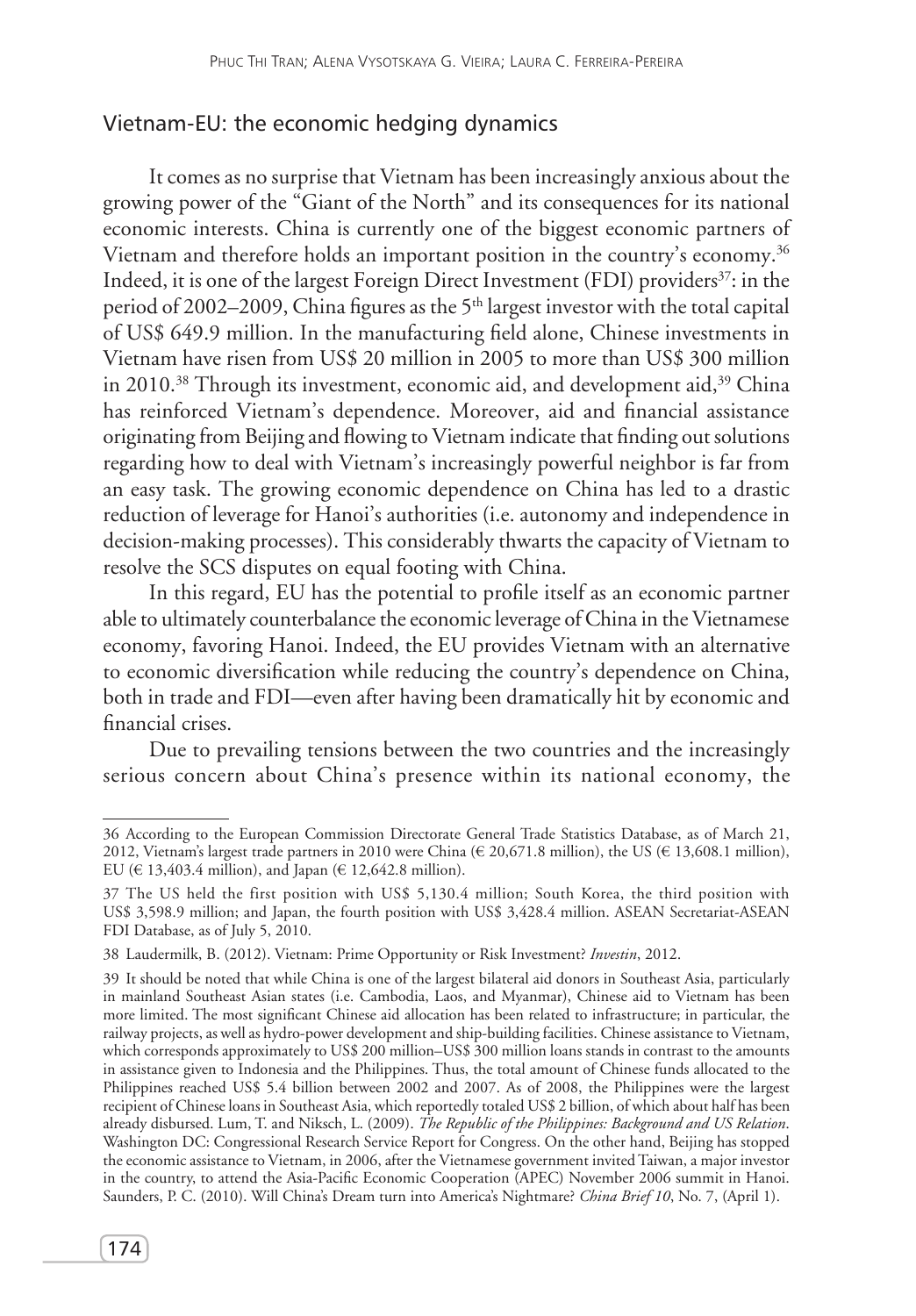Vietnamese government has attempted to diminish its reliance on trade with China through expanding its export portfolio—although not exclusively—to the Eurozone. As a result, in 2010, the EU became Vietnam's third major trade partner with  $\in$  13,403.4 million and its second major export partner with  $\in$  8,589.9 million (accounting for 16.7% of the value of Vietnam's exports with the world), while China held the fourth position with  $\in$  5,537.2 million (10.8%).

However, Vietnam has become highly dependent on FDI originating from China. The latter's cooperation with Vietnam in the critical export-oriented rubber, tire, and coffee industries has increasingly transformed Vietnam into one of China's manufacturing and resource-saturated "provinces." Pressed to diversify its investments in order to prevent itself from being exploited and dominated by Chinese investors, Vietnam has been seeking more investments coming from the EU. The EU has been attributed a special role in this regard, as the total FDI inflow to Vietnam coming from the EU between 2002 and 2009 amounts to US\$ 4,7 billion (as compared to US\$ 649,9 million coming from China), which makes the EU the second largest external investor in Vietnam, just after the US.<sup>40</sup> In 2011, the EU's FDI in Vietnam was US\$ 32 billion, encompassing  $1,687$  projects<sup>41</sup>, which amounted to more than 12% of Vietnam's total  $FDL^{42}$  This was ten times bigger that the FDI coming from China, which covered 805 projects with a total pledged investment capital of US\$ 3.184 billion. This position of the EU has been reinforced in 2012, with an FDI record of US\$ 1 billion.<sup>43</sup> The EU has also remained the main provider of development aid to Vietnam.

The rapport with the EU has been highly valued by Hanoi's authorities. Assessing bilateral cooperation between the EU and Vietnam, particularly in the fields of trade and investment, Vietnamese National Assembly Chairman Nguyen Sinh Hung referred to the EU's "privileged position in Vietnamese foreign policy."44 Moreover, Foreign Affairs Minister Pham Binh Minh has highlighted the importance of this bilateral relationship for regional security where he saw "favorable conditions for the EU to promote and strengthen its role in SEA region."45

Due to the importance attached by both parties to the bilateral relationship, they have endeavored to strengthen their rapport so as to move it to a more advanced level. Indicative of this was the signing of a new Partnership and Cooperation

<sup>40</sup> The US held the first position with US\$ 5,130.4 million; South Korea, the third position with US\$ 3,598.9 million; and Japan, the fourth position with US\$ 3,428.4 million. ASEAN Secretariat-ASEAN FDI Database, as of July 5, 2010.

<sup>41</sup> Vietnam seeks more investments from EU. *NhandanOnline*, April 13, 2012.

<sup>42</sup> EU Delegation to Vietnam. (2012). *The EU and Vietnam vow to boost further relations*, Media Release. (March 1).

<sup>43</sup> China's FDI into Vietnam crosses US\$ 3 billion mark. *Global Business Service*, August 19, 2011.

<sup>44</sup> EU la doi tac quan trong hang dau Vietnam, [EU—the top important partner of Vietnam]. *Nguoilaodong*, June 30, 2012.

<sup>45</sup> Ha, A. (2012). Quan he doi tac Vietnam–EU binh dang hon, [Vietnam-EU partnership]. *BaoDatViet*, June 29, 2012.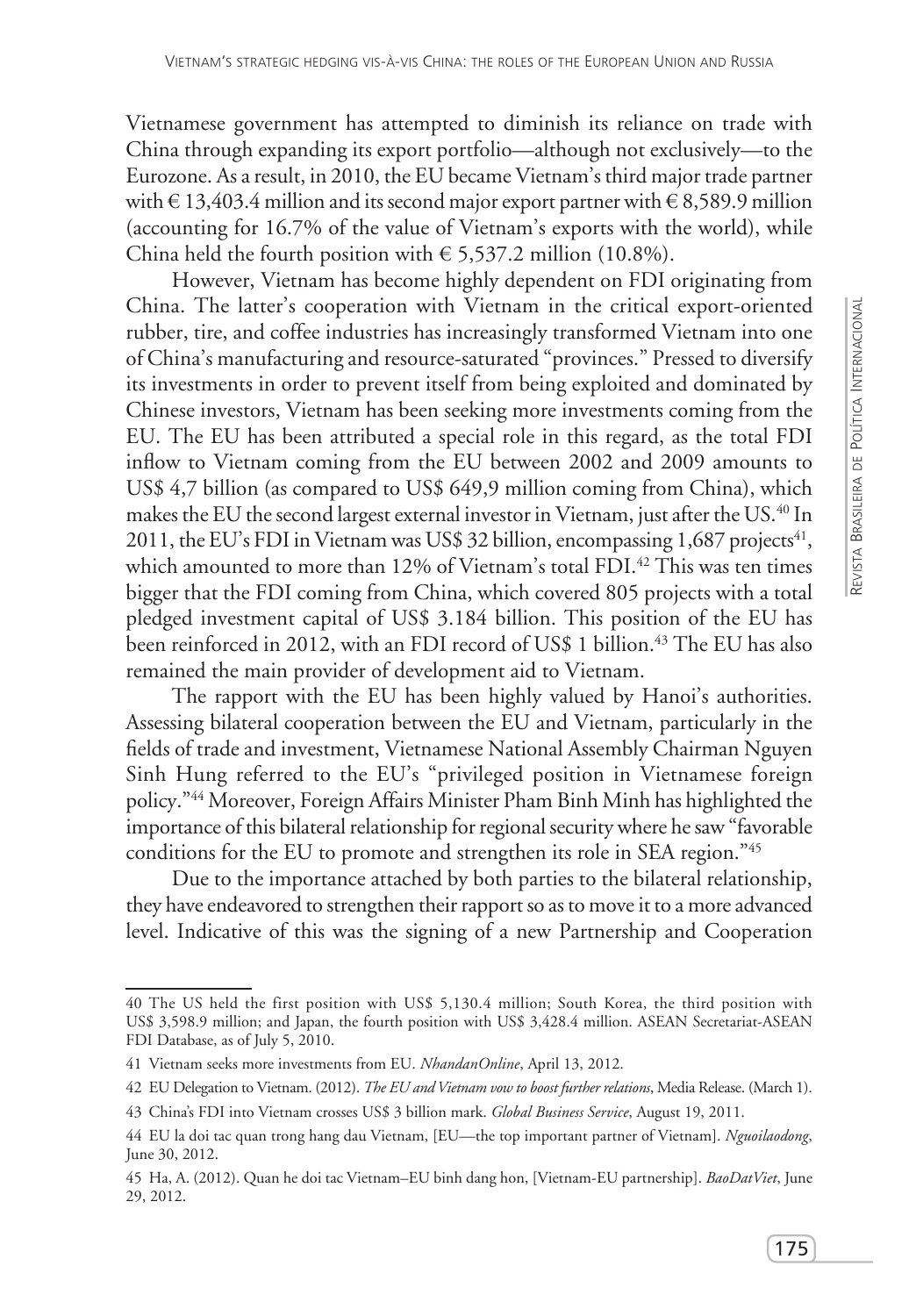Agreement (PCA), on June  $27, 2012, 46$  in Brussels, in addition to the launching of formal negotiations for a Vietnam-EU Free Trade Agreement (FTA) on June 26, 2012. The entry into force and subsequent implementation of the PCA and the eventual establishment of an FTA are recognized by Vietnam's Foreign Affairs Minister Pham Binh Minh as important new milestones in the evolution of relations between Vietnam and the EU, both bilaterally and multilaterally.<sup>47</sup>

The EU is currently Vietnam's second trading partner, with bilateral trade amounting to US\$ 24.29 billion in 2011. Vietnam's exports to the EU have increased by 33.5% in 2011.<sup>48</sup> In addition, large EU-based energy companies such as BP have been involved in oil and gas exploitation and drilling in the region. The considerable trade turnover between the European companies and the regional states, including Vietnam, is closely connected to the freedom of navigation and the stability of the SCS. This fact has urged stronger EU engagement in regional security matters, and especially into the maritime security in the SCS.<sup>49</sup> Along these lines, whilst it is clear that the EU's economic presence in the SEA is growing at a fast pace, it is also true that this circumstance has been particularly promoted by the Vietnamese authorities since it enhances the country's capacity to address the complex challenges and pressures stemming from the rise of China.<sup>50</sup>

In contrast, the EU is unwilling to have any significant military force in the region, which could further complicate the already puzzling regional military equation while sending wrong signals for both insiders and outsiders. The EU declines to participate in the region's militarization arguing that the region's realist thinking as well as its trends towards militarization and confrontational policies might lead the region into disastrous wars similar to the ones Europe experienced during the  $20<sup>th</sup>$  century. <sup>51</sup> Therefore, the EU attempts to make a contribution to the resolutions of the SCS disputes through pursuing a "soft" policy. Its position on the SCS is promoted in various meetings, including those of the ASEAN, ARF, and EAS, in which the EU stresses the need for a peaceful resolution of the existing conflicts while emphasizing the need to respect international law.

The EU has also demonstrated its support for the ASEAN-China Code of Conduct (COC) of the parties in the South China Sea. The latter provides guiding principles for solutions to the SCS disputes among claimants, which should be found through the application of "peaceful means, without resorting to the threat

<sup>46</sup> The EU and Vietnam to sign Partnership and Cooperation Agreement. (2012). *European Commission Press Release IP/12/691*, (June 26).

<sup>47</sup> Ibid.

<sup>48</sup> Vietnam seeks more investments from EU, op. cit.

<sup>49</sup> Rogers, J. (2009). From Suez to Shanghai: The European Union and Eurasian maritime security. *Occasional Paper*, No. 77, The European Union Institute for Security Studies, (March); Evers H. D. and Gerke, S. (2006). The Strategic Importance of the Strait of Malacca for World Trade and Regional Development. *ZEF Working Paper Series No. 17*. Bonn: University of Bonn, p. 5.

<sup>50</sup> Vietnam seeks more investments from EU. *NhandanOnline*, April 13, 2012.

<sup>51</sup> Doan, X. L. (2011). Will Europe Play a Role in the 'Asian Century'?. *World Politics Review Briefing*, (November 16).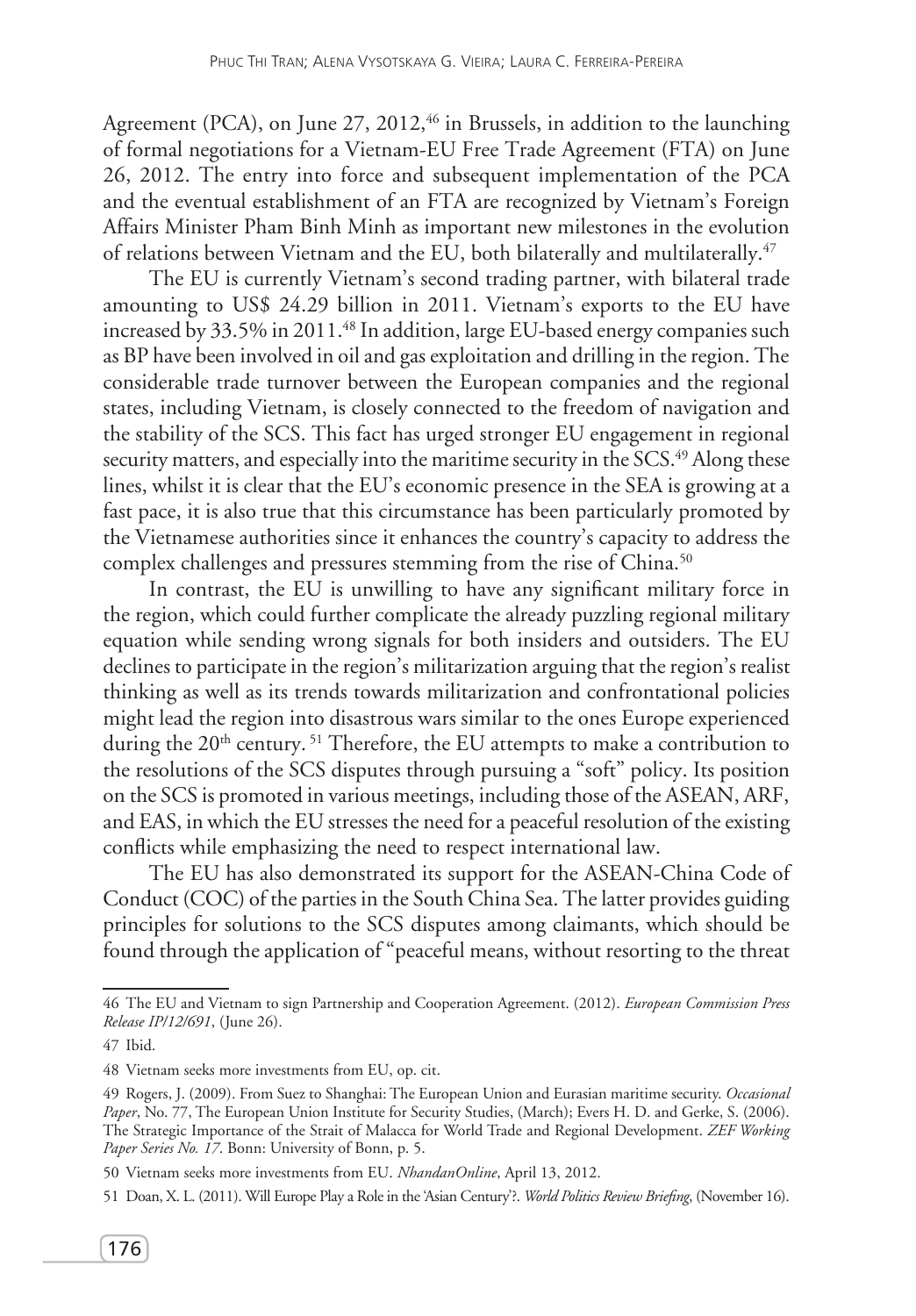or use of force, through friendly consultations and negotiations by sovereign states directly concerned, in accordance with universally recognized principles of international law, including the 1982 UN Convention on the Law of the Sea."52 In addition, the EU has consistently promoted the position that all SEA states, including Vietnam and China, need to define their exact position regarding the claims in the SCS disputes.

Finally, the EU has declared that it was ready to share its own experiences with regards to maritime disputes and fishing rights. Thus, the EU strengthens its position in the SEA as a mediator in the current tensions and any potential conflict. The statement of Philippe van Amersfoort, Deputy Head of the Southeast Asia Division in the European External Action Service is a vivid illustration of this fact. The EU official has namely declared that the "EU would welcome any request from ASEAN to help resolve the dispute. As this strategic situation develops, the EU may be a useful element of balance."53 Along these lines, not only does the EU play an important role in helping Vietnam to reduce its economic dependence on China, but the EU has already started to engage itself in the search for solutions to the SCS disputes, notably through emphasizing the respect for international laws by the involved parties in any dispute, for the sake of regional and global security issues related to the freedom of navigation in the area.

It is not difficult to find examples that illustrate the increasing role of the EU in the domain of the SCS issues. On the one hand, the EU has promoted the rapprochement with Vietnam. On February 29, 2012, the  $1^{\text{st}}$  EU-Vietnam political dialogue at the Vice-Minister level was established to exchange views on promoting convergence regarding several issues of common interest, including developments in the SCS. On the other hand, at the 19<sup>th</sup> ARF meeting held in Cambodia on July 12, 2012, the EU, together with the US, reached a joint statement in which it was stated that they "will cooperate with Asian partners to enhance maritime security based on international law as specified in United Nations Convention on the Law of the Sea, as well as contribute to confidence building measures to increase trust in order to reduce the risks of crisis and conflicts."54 The EU has expressed its willingness to continue to pay close attention to the regional security situation and support ASEAN's position; and at the same time, along with the US, to "continue to encourage ASEAN and China to promote building the COC and to resolve the disputes through peaceful solutions, diplomacy, and cooperation."55

The position that has been adopted so far by the EU does not explicitly support Vietnam in the SCS disputes, neither does it strengthen Hanoi's military posture vis-à-vis China. However, an ever closer relationship between Vietnam and

<sup>52</sup> ASEAN Secretariat. (2002). *Declaration on the Conduct of Parties in the South China Sea*. (November 4).

<sup>53</sup> EU ready to play vital role in West Philippine Sea dispute. *New Europe online*, November 25, 2011.

<sup>54</sup> ASEAN khong dua ra thong cao chung, [ASEAN has not reached a joint statement regarding the SCS disputes after the 19<sup>th</sup> ARF Meeting]. BBC, July 12, 2012.

<sup>55</sup> Ibid.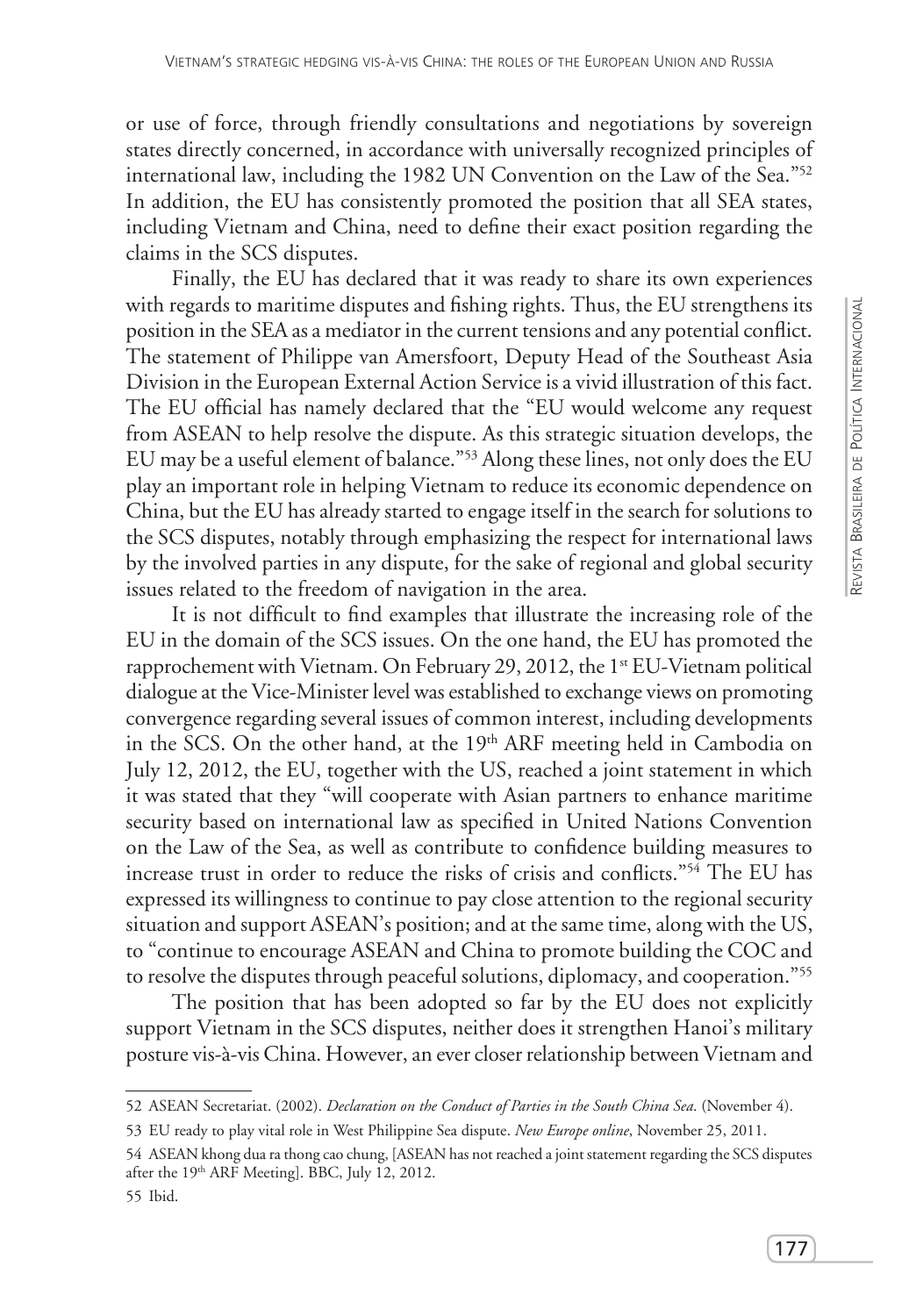the EU has been critical to the Hanoi's approach marked by strategic hedging. In other words, it has been vital to diminish the country's economic dependence on China while generating further support to the existing regional security institutions which tend to restrain China's behavior.

#### Vietnam-Russia: the military hedging

At the military-political level, the US remains the only external player in the SEA with the capacity of counterweighing China's powerful influence. The military expenditure of the US exceeds that of China sevenfold and that of Russia tenfold. The US holds the largest amount of military spending with US\$ 711 billion annually while US\$ 143 billion and US\$ 71.9 billion is spent by China and Russia respectively.56 Recently, Vietnam and the US have strengthened their military cooperation through the reinforcement of defiance cooperation and the launching of initiatives such as a political-military dialogue and direct military-to-military contacts.57

That being said, it is important to emphasize the significant role played by Russia when it comes to the issue of SCS disputes in which Vietnam has been involved. While the US is considered a guarantor of regional security, Russia represents a tangible threat to China for three main reasons. Firstly, Vietnam and Russia have a long history of friendship, support, and military alignment against China. This cooperation has encompassed the establishment of a common front during the 1979 Sino-Vietnamese Border War as well as during the ensuing conflict which persisted over a period of ten years. Secondly, Russia has been present in the SCS area since the 1980s, long before the US. As a result of this, Russia has longstanding economic interests in the SCS that include cooperation with Vietnam in oil and gas exploitation projects. Thirdly, Moscow and Hanoi have signed several contracts to sell modern weapons, including submarines and aircrafts to Vietnam, as will be elaborated below. Thus, all the naval weapons in use in Vietnam, including the critical Kilo class submarines, as well as Su-30Mkk fighters, have been purchased from Russia, which allowed Vietnam to strengthen its military capability in preparation for armed conflicts. This longstanding history of military-industrial cooperation and the currently close relations in this area make a fundamental difference between Vietnam-Russia and Vietnam-US relations on the SCS issue.

<sup>56</sup> Stockholm International Peace Research Institute. (2012). *Facts on International Relations and Security Trends Database*. In *SIPRI Yearbook 2012: Armaments, Disarmament and International Security*. Oxford: Oxford University Press.

<sup>57</sup> In late 2009, after a six-year pause, Vietnam's Defense Minister visited Washington for the second time. For an analysis of defense cooperation between Vietnam and the USA, see: Thayer, C. A. (2010). *Southeast Asia: Patterns of Security Cooperation*. Australia Strategic Strategy Institute.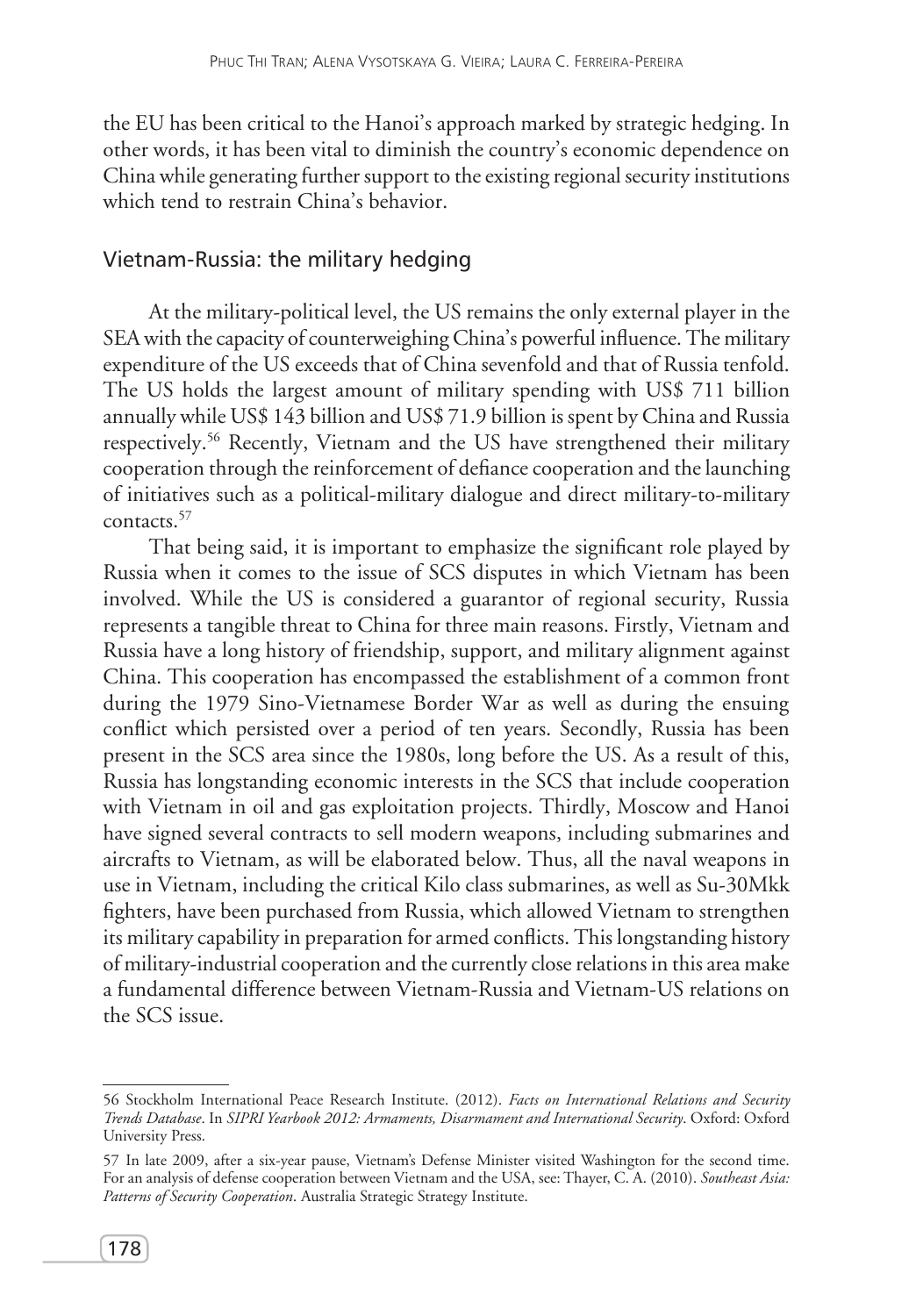Modern weapons, especially submarines, are critical to any power in the SCS facing the possibility of an armed conflict. This is particularly the case in light of China's rapid military modernization. Indeed, the Chinese defense expenditure, with an impressive double-digit growth for almost two decades, has remarkably reinforced the country's power projection capability in both conventional and nuclear terms. In 2011, China's total military expenditure was US\$ 119 billion, the second largest in the world;<sup>58</sup> while the respective number in 2009 was US\$ 70 billion.<sup>59</sup> In addition, the country is upgrading its naval base in Hainan Island and building two aircraft carriers as part of a military modernization program.<sup>60</sup>

Vietnam has also undertaken measures towards military modernization. In 2009, Vietnam announced that it would procure six conventional diesel-powered Kilo class submarines from Russia, which are scheduled to be delivered by 2014. These submarines are likely to be equipped with sea-skimming 3M-54 Klub antiship missiles with a range of 300 km. In February 2012, Russia announced it will co-produce the Uran anti-ship missile (SS-N-25 Switchable) with Vietnam.<sup>61</sup> While the submarines are being built, Russia and India are currently in charge of training Vietnamese officers who will work in the submarines.62 These new submarines are expected to improve Vietnam's defense system since they allow to operate more quickly and effectively in the SCS.

The acquisition of military capabilities is critical, not only purely for the sake of defense and strategic calculations, but also for the important function it plays in the safeguarding of both economic interests and the security of oil field explorations in the SCS. This latter aspect is particularly critical given the role that Russia has been playing herein. Indeed, the lion's share of these exploitation projects has being undertaken by Vietnam jointly with Russia.

The cooperation in oil exploitation between Vietnam and Russia dates back to the 1980s, when the Soviet Union together with Vietnam established in 1981 a joint venture, Vietsovpetro. The major objective of this cooperation was to exploit oil in the White Tiger oilfield in the SCS, which still remains to be the largest one in Vietnam. Vietsovpetro is presently the main force behind Vietnam's petroleum industry and economy. To date, Vietsovpetro has produced more than 185 million tons of crude oil and more than 21 billion cubic meters of associated gas and liquefied petroleum gas from the White Tiger, Dragon, and Big Bear oilfields in the SCS area. Incidentally, all these fields are inside the zone contested by China. Eighty percent of Vietnamese oil and gas comes from Vietsovpetro, ranking Vietnam as

<sup>58</sup> Stockholm International Peace Research Institute, op. cit.

<sup>59</sup> Banlaoi, R.C. (2010). Southeast Asian Regionalism and China's Soft Power Strategy in a Global Age. *Jebat: Malaysian Journal of History, Politics and Strategic Studies*, 37(60).

<sup>60</sup> Blanchard, B and Lim, B. (2011). China building aircraft carriers; neighbors worried. *Reuters* (July 27).

<sup>61</sup> Thayer, C. A. (2012). The Rise of China and Maritime Security in Southeast Asia. *Ide-Jetro*, (February 15).

<sup>62</sup> Bao Trung Quoc binh luan ve cac hoc vien tau ngam Vietnam tai Nga [Chinese Newspapers have commented on Vietnamese submarine trainees in Russia], *The Global Times & RussiaMil*, December 3, 2011.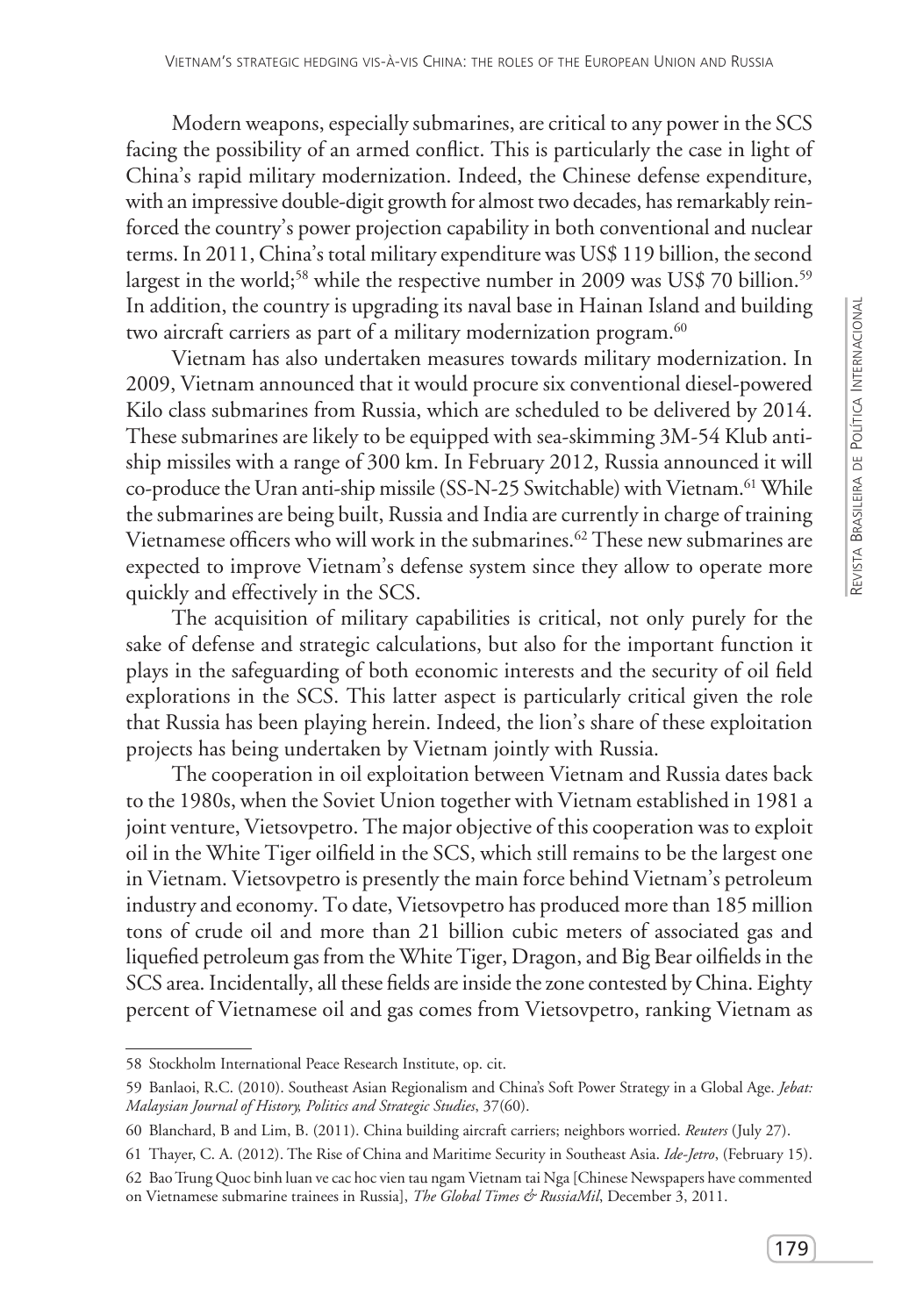the third largest oil producer and exporter in SEA. In addition, Vietsovpetro's total crude-oil turnover up until now is US\$ 33 billion, contributing US\$ 20.2 billion to Vietnam's state budget (which corresponds to 22–25% of the state income).<sup>63</sup>

The cooperation has generated high dividends for both Vietnam and Russia. In the field of oil industry alone, the two-way trade turnover rose from US\$ 1.83 billion in 2009 $^{64}$  to US\$ 33 billion, as of July 2012.<sup>65</sup> This cooperation has triggered further Russian investment into various projects in Vietnam. By 2008, Russia had 59 projects with a total registered capital of over US\$ 376 million, surpassing China's FDI in that particular year (which amounted to US\$ 53 million). In the first half of 2009, Russia became the 5<sup>th</sup> foreign investor; once again surpassing China; shortly thereafter it became the biggest foreign investor in Vietnam, with two new projects valued at US\$ 330 million in registered capital.66 As of July 2012, Russia had 80 investment projects in Vietnam with total registered capital of US\$ 920 million.<sup>67</sup> Investments have been mainly concentrated around the petroleum and oil industries, but have also included heavy and light industries, transportation, post, aquatic culture, and fishing.<sup>68</sup> Along these lines, it can be said that Russia was a pioneer in establishing cooperation with Vietnam which, since 2000, increasingly attracted other international players, such as Mobil, BP, and TOTAL. Due to their investment in Vietnamese oil and gas exploration, these actors would possibly be willing to support Vietnam's position in the SCS disputes.<sup>69</sup>

Russia's importance to Hanoi's strategic calculations is also closely related to the Cam Ranh port. Even though Hanoi has pursued the policy of "equidistancing" all external actors to the Cam Ranh, Russia stands out from the other major players in its role as an exporter of military equipment and technology, which may constitute the basis for fostering closer military ties between these two countries. Prior to the opening of the port to other foreign actors, on November 1, 2010, Vietnam declared that there were plans to hire Russian consultants and to buy Russian technology for the port's construction and upgrading projects.<sup>70</sup> This

<sup>63</sup> The official website of Joint Venture Vietsovpetro may be visited at <http://www.vietsov.com.vn/Pages/ introduction\_en.aspx>.

<sup>64</sup> Vietnam's Ministry of Foreign Affairs. (2007). *Vietnam, Russia deepen bilateral ties* (April 18).

<sup>65</sup> Vietnam and Russia's strong energy. *Vietnam Investment Review*, July 23, 2012.

<sup>66</sup> Vietnam's Ministry of Foreign Affairs. (2009). *Enterprises suggest keys to boosting Vietnam-Russia trade* (August 4).

<sup>67</sup> Vietnam and Russia's strong energy, op. cit.

<sup>68</sup> Vietnam's Ministry of Foreign Affairs, op. cit.

<sup>69</sup> On June 23, 2012, the Chinese National Offshore Oil Corporation invited international bids for oil and gas lots within Vietnam's exclusive economic zone (contested by China with its U-shaped, nine-dash line claim), which is the area of joint Vietnam-Russian oil and gas exploration projects. See: PetroVietnam protests Chinese firm's oil building. *TuoiTreNews*, June 28, 2012.

<sup>70</sup> Declaration to the media by Vietnamese Defense Minister Phung Quang Thanh on the sidelines of the parliamentary session (November 1, 2010). The statement came after Prime Minister Nguyen Tan Dung announced the plan to re-open the tactical base to foreign fleets. See: Shipyard will not put military secrets at risk. *Talkvietnam*, June 11, 2012.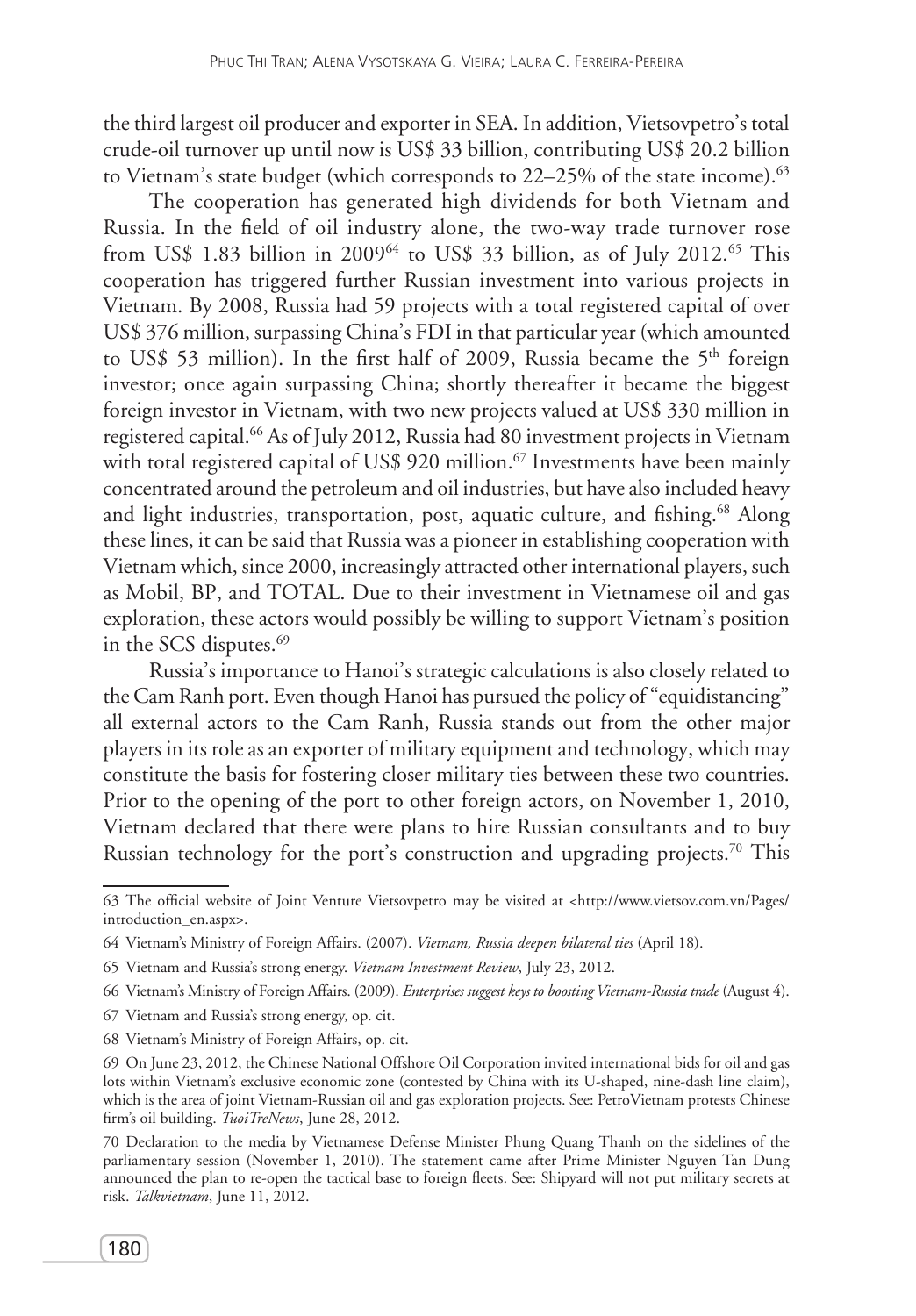decision of the Vietnamese government has been seen by agencies like Stratfor as an evidence of the "favorable conditions for Russian troops to return to the base," hence supporting the common goal of "preventing and deterring China's growing aggression in the SCS."71 Such interpretation of the role of Russia in Vietnam's security strategy seems to be the line with the strategic calculation of the Vietnamese leadership, i.e. Vietnam welcoming Russia's tangible engagement in regional security issues. The Vietnamese President Truong Tan Sang asserted that Vietnam's relations with Russia are "bound by long-term cooperation and strategic partnership. […] Hence, we will provide benefits for Russia in Cam Ranh port, including in the field of military cooperation." Vietnam will thus "allow Russia to set up a ship maintenance base at its Cam Ranh port."72

Besides the traditional emphasis placed by Vietnamese authorities upon military cooperation with Russia, efforts have been made so as to engage Russia in the region's security architecture—something that is in harmony with the relevance that has been ascribed by Hanoi to ASEAN, ARF, and EAS. Thus, the leaders who gathered at the 5<sup>th</sup> EAS, held in Hanoi in 2010, decided to invite Russia (a full dialogue partner of ASEAN since July 29, 1996)<sup>73</sup> to participate in this regional structure. Eventually, the EAS membership was extended to Russia in 2011.

Due to the radically reduced room of maneuver in the shadow of the rise of China, Vietnam's relations with Russia have acquired crucial importance to Hanoi. Indeed, these relations represent military strategic hedging to the extent that such strategies address Vietnam's need for military modernization. Cooperation with Russia is unique since it allows the country to prepare for a potential armed conflict in the region while ensuring national security and interests vis-à-vis China. At the same time, Russia enhances its role and influence in the area as a re-emerging power.

Equally important, Vietnam's military strategic hedging towards Russia is closely connected to its economic cooperation in oil exploration, which brings significant economic benefits to both parties. Undoubtedly, Vietnam's hedging towards Russia has been successful. The stronger military cooperation between these two countries has enabled Vietnam to acquire modern military equipment, providing the country with the ability to advance joint explorations of oil and gas in the SCS despite growing Chinese opposition towards these projects.

### Conclusion

This article has explored Vietnam's hedging strategy to cope with the growing power, influence, and presence of China in the region. It has scrutinized, in particular, the role played by two external players—Russia and the EU—in

<sup>71</sup> Ibid.

<sup>72</sup> Vietnam Ready to Host Russian Maritime Base. *RIA Novosti*, July 27, 2012.

<sup>73</sup> ASEAN Secretariat (2011). ASEAN-Russia Dialogue Relations (November).